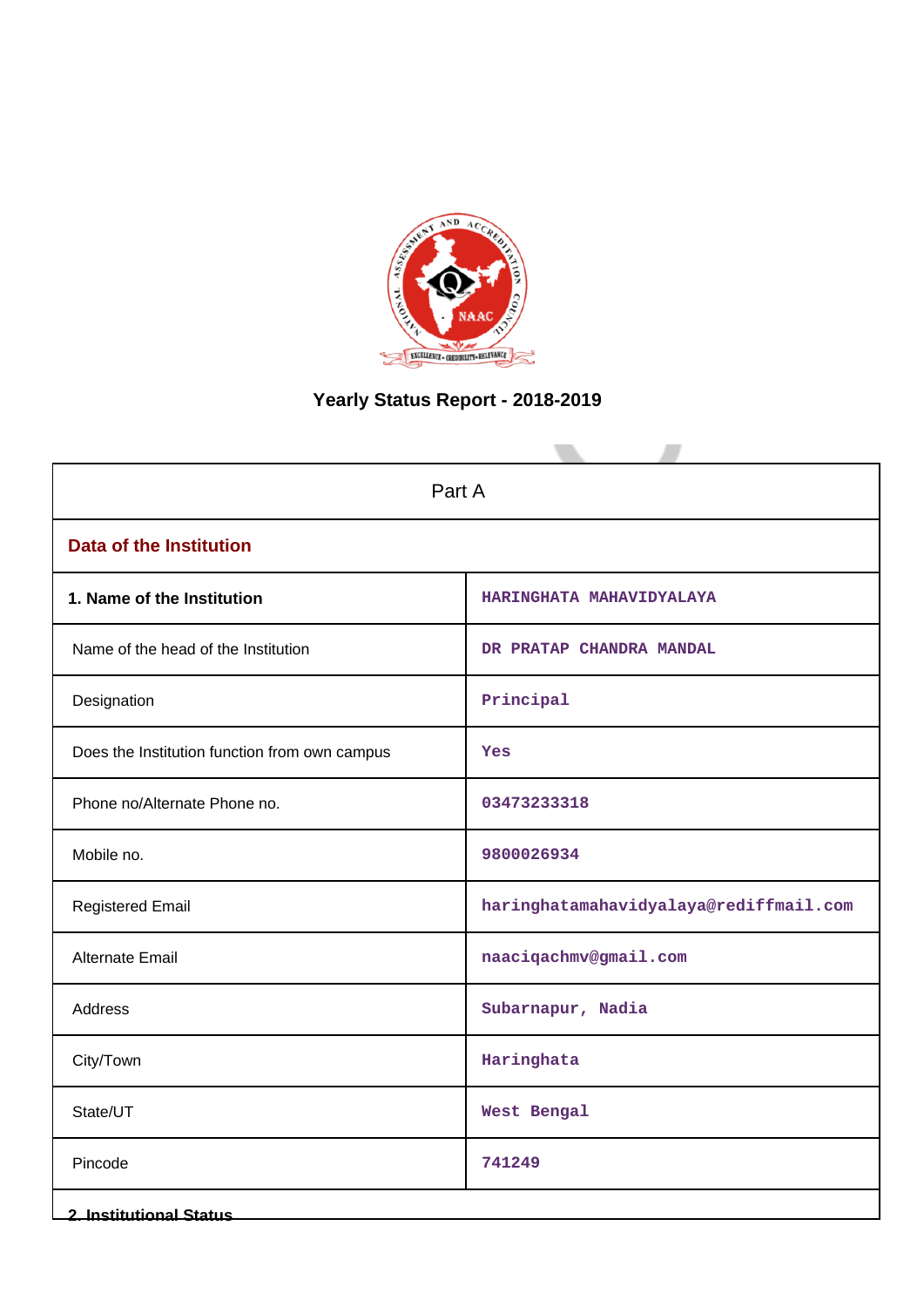| Affiliated / Constituent                                 |                    |             | Affiliated                                                                                                                            |                                        |                   |  |
|----------------------------------------------------------|--------------------|-------------|---------------------------------------------------------------------------------------------------------------------------------------|----------------------------------------|-------------------|--|
| Type of Institution                                      |                    |             |                                                                                                                                       | Co-education                           |                   |  |
| Location                                                 |                    |             | Semi-urban                                                                                                                            |                                        |                   |  |
| <b>Financial Status</b>                                  |                    |             |                                                                                                                                       | Self financed and grant-in-aid         |                   |  |
| Name of the IQAC co-ordinator/Director                   |                    |             | DR ASHIQUE RASHUL                                                                                                                     |                                        |                   |  |
| Phone no/Alternate Phone no.                             |                    |             | 07001992757                                                                                                                           |                                        |                   |  |
| Mobile no.                                               |                    |             | 9800026934                                                                                                                            |                                        |                   |  |
| <b>Registered Email</b>                                  |                    |             |                                                                                                                                       | haringhatamahavidyalaya@rediffmail.com |                   |  |
| Alternate Email                                          |                    |             | naaciqachmv@gmail.com                                                                                                                 |                                        |                   |  |
|                                                          | 3. Website Address |             |                                                                                                                                       |                                        |                   |  |
| Web-link of the AQAR: (Previous Academic Year)           |                    |             | https://www.haringhatamahavidyalaya.<br>org/uploads/AQAR_2017-2018.pdf                                                                |                                        |                   |  |
| 4. Whether Academic Calendar prepared during<br>the year |                    |             | No                                                                                                                                    |                                        |                   |  |
| <b>5. Accrediation Details</b>                           |                    |             |                                                                                                                                       |                                        |                   |  |
| Cycle                                                    | Grade              | <b>CGPA</b> | Year of                                                                                                                               | Validity                               |                   |  |
|                                                          |                    |             | Accrediation                                                                                                                          | Period From                            | Period To         |  |
| 1                                                        | в                  | 70.10       | 2006                                                                                                                                  | 17-Oct-2006                            | 16-Oct-2011       |  |
| $\overline{\mathbf{2}}$                                  | в                  | 2.15        | 2016                                                                                                                                  | $02 - Dec - 2016$                      | $01 - Dec - 2021$ |  |
| 6. Date of Establishment of IQAC                         |                    |             | 28-Oct-2014                                                                                                                           |                                        |                   |  |
| 7. Internal Quality Assurance System                     |                    |             |                                                                                                                                       |                                        |                   |  |
|                                                          |                    |             |                                                                                                                                       |                                        |                   |  |
| Item /Title of the quality initiative by<br><b>IQAC</b>  |                    |             | Quality initiatives by IQAC during the year for promoting quality culture<br>Date & Duration<br>Number of participants/ beneficiaries |                                        |                   |  |
|                                                          |                    |             | No Data Entered/Not Applicable!!!                                                                                                     |                                        |                   |  |
|                                                          |                    |             | No Files Uploaded !!!                                                                                                                 |                                        |                   |  |
|                                                          |                    |             |                                                                                                                                       |                                        |                   |  |

**8. Provide the list of funds by Central/ State Government- UGC/CSIR/DST/DBT/ICMR/TEQIP/World Bank/CPE of UGC etc.**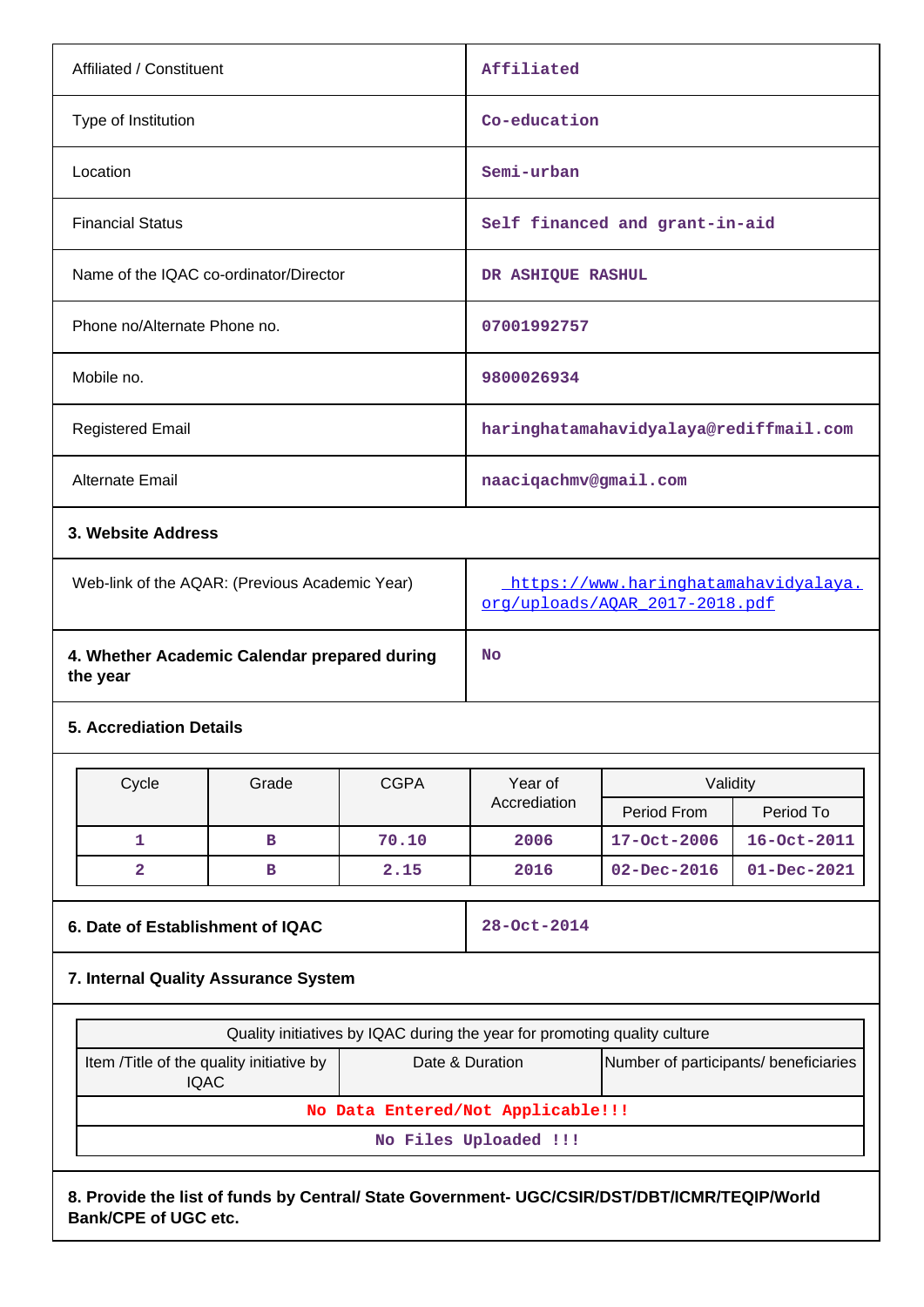| Institution/Departmen<br>t/Faculty                                                                                | Scheme                                                                                                                                                               |  | <b>Funding Agency</b>                                      | Year of award with<br>duration | Amount                |  |  |
|-------------------------------------------------------------------------------------------------------------------|----------------------------------------------------------------------------------------------------------------------------------------------------------------------|--|------------------------------------------------------------|--------------------------------|-----------------------|--|--|
|                                                                                                                   | No Data Entered/Not Applicable!!!                                                                                                                                    |  |                                                            |                                |                       |  |  |
|                                                                                                                   |                                                                                                                                                                      |  | No Files Uploaded !!!                                      |                                |                       |  |  |
| 9. Whether composition of IQAC as per latest<br><b>NAAC</b> guidelines:                                           |                                                                                                                                                                      |  | Yes                                                        |                                |                       |  |  |
|                                                                                                                   | Upload latest notification of formation of IQAC                                                                                                                      |  |                                                            |                                |                       |  |  |
| 10. Number of IQAC meetings held during the<br>year :                                                             |                                                                                                                                                                      |  | $\mathbf{2}$                                               |                                |                       |  |  |
| website                                                                                                           | The minutes of IQAC meeting and compliances to the<br>decisions have been uploaded on the institutional                                                              |  |                                                            |                                |                       |  |  |
|                                                                                                                   | Upload the minutes of meeting and action taken report                                                                                                                |  |                                                            |                                | No Files Uploaded !!! |  |  |
| 11. Whether IQAC received funding from any of<br>the funding agency to support its activities<br>during the year? |                                                                                                                                                                      |  | No                                                         |                                |                       |  |  |
| 12. Significant contributions made by IQAC during the current year(maximum five bullets)                          |                                                                                                                                                                      |  |                                                            |                                |                       |  |  |
| Wifi and internet connection expansion.                                                                           |                                                                                                                                                                      |  |                                                            |                                |                       |  |  |
| Website is updated to handle process of online transactions.                                                      |                                                                                                                                                                      |  |                                                            |                                |                       |  |  |
| Conducting regular one-day workshops on different subjects.                                                       |                                                                                                                                                                      |  |                                                            |                                |                       |  |  |
| Installing sound-systems in the large classrooms.                                                                 |                                                                                                                                                                      |  |                                                            |                                |                       |  |  |
|                                                                                                                   | No Files Uploaded !!!                                                                                                                                                |  |                                                            |                                |                       |  |  |
|                                                                                                                   | 13. Plan of action chalked out by the IQAC in the beginning of the academic year towards Quality<br>Enhancement and outcome achieved by the end of the academic year |  |                                                            |                                |                       |  |  |
|                                                                                                                   | Plan of Action                                                                                                                                                       |  |                                                            | Achivements/Outcomes           |                       |  |  |
| PG Library                                                                                                        |                                                                                                                                                                      |  | Books were purchased for PG Bengali and<br>English Library |                                |                       |  |  |
| 32 CCTV Cameras are installed in the<br>CCTV Camera<br>campus                                                     |                                                                                                                                                                      |  |                                                            |                                |                       |  |  |

|  | No Files Uploaded !!! |  |
|--|-----------------------|--|
|  |                       |  |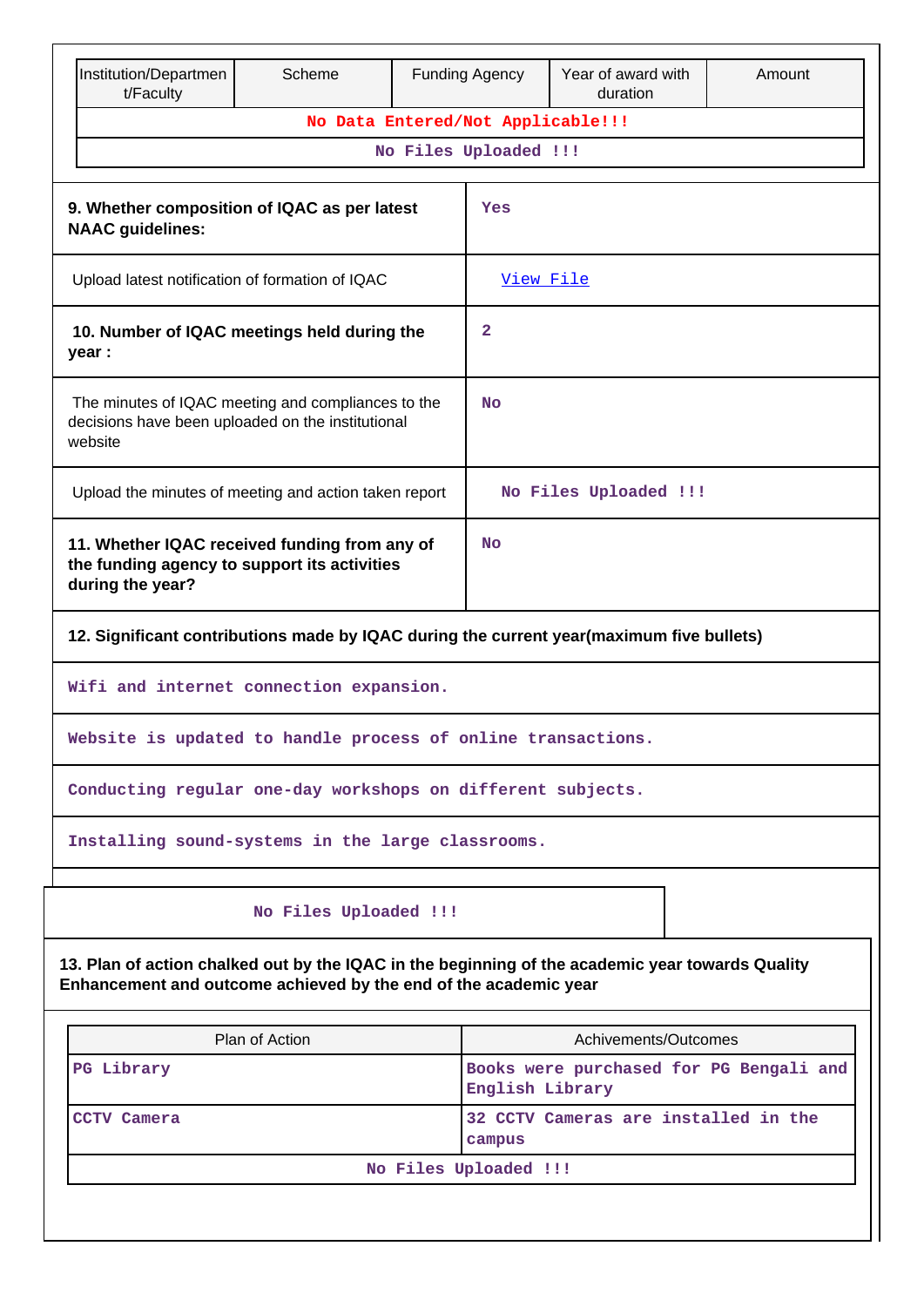| 14. Whether AQAR was placed before statutory<br>body?                                                                | No          |
|----------------------------------------------------------------------------------------------------------------------|-------------|
| 15. Whether NAAC/or any other accredited<br>body(s) visited IQAC or interacted with it to<br>assess the functioning? | <b>No</b>   |
| 16. Whether institutional data submitted to<br>AISHE:                                                                | Yes         |
| Year of Submission                                                                                                   | 2019        |
| Date of Submission                                                                                                   | 27-Feb-2019 |
| 17. Does the Institution have Management<br><b>Information System?</b>                                               | <b>No</b>   |
|                                                                                                                      | Part B      |

# **CRITERION I – CURRICULAR ASPECTS**

## **1.1 – Curriculum Planning and Implementation**

 1.1.1 – Institution has the mechanism for well planned curriculum delivery and documentation. Explain in 500 words

 **As the Institution is affiliated under the University of Kalyani, it follows the syllabus prescribed by the University. The IQAC though arranged workshop on CBCS for better implementation. Every departments are asked to encourage the teachers to make their own teaching plans according to the prescribed syllabus.**

#### 1.1.2 – Certificate/ Diploma Courses introduced during the academic year

| Certificate | Diploma Courses | Dates of<br>Introduction | <b>Duration</b>                    | Focus on employ<br>ability/entreprene<br>urship | Skill<br>Development |
|-------------|-----------------|--------------------------|------------------------------------|-------------------------------------------------|----------------------|
|             |                 |                          | No Data Entered/Not Applicable !!! |                                                 |                      |

#### **1.2 – Academic Flexibility**

1.2.1 – New programmes/courses introduced during the academic year

| Programme/Course                   | Programme Specialization | Dates of Introduction |
|------------------------------------|--------------------------|-----------------------|
| No Data Entered/Not Applicable !!! |                          |                       |
|                                    |                          |                       |

 1.2.2 – Programmes in which Choice Based Credit System (CBCS)/Elective course system implemented at the affiliated Colleges (if applicable) during the academic year.

| Name of programmes adopting<br><b>CBCS</b> | Programme Specialization | Date of implementation of<br><b>CBCS/Elective Course System</b> |
|--------------------------------------------|--------------------------|-----------------------------------------------------------------|
| <b>BA</b>                                  | Nill                     | 01/07/2018                                                      |
| <b>BSC</b>                                 | Nill                     | 01/07/2018                                                      |
| <b>BCom</b>                                | Nill                     | 01/07/2018                                                      |

1.2.3 – Students enrolled in Certificate/ Diploma Courses introduced during the year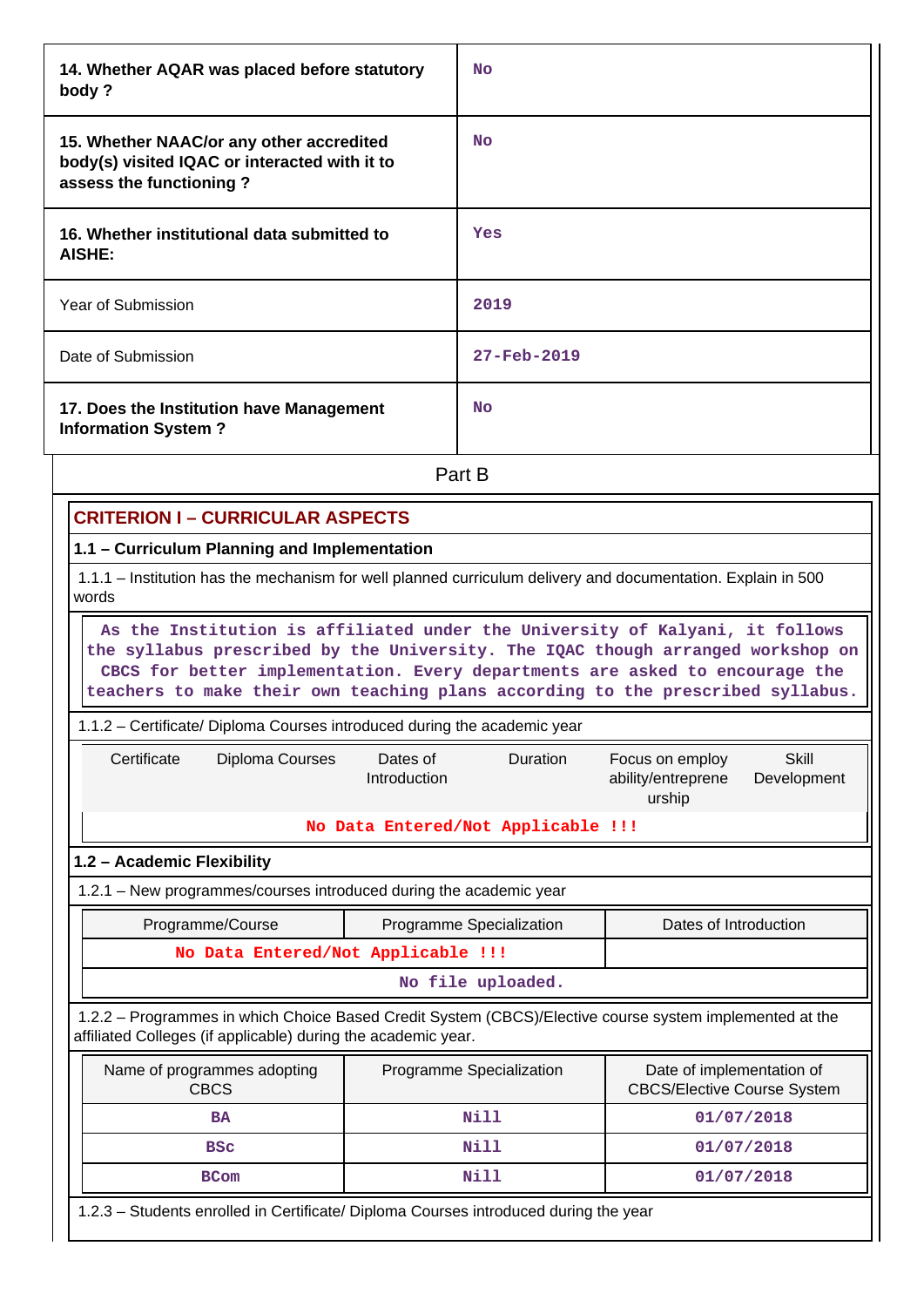| No Data Entered/Not Applicable !!!<br>1.3 - Curriculum Enrichment<br>1.3.1 - Value-added courses imparting transferable and life skills offered during the year<br><b>Number of Students Enrolled</b><br><b>Value Added Courses</b><br>Date of Introduction<br>No Data Entered/Not Applicable !!!<br>No file uploaded.<br>1.3.2 - Field Projects / Internships under taken during the year<br>No. of students enrolled for Field<br>Project/Programme Title<br>Programme Specialization<br>Projects / Internships<br>74<br>Geography<br><b>BA</b><br>No file uploaded.<br>1.4 - Feedback System<br>1.4.1 - Whether structured feedback received from all the stakeholders.<br><b>Students</b><br><b>No</b><br><b>Teachers</b><br>No<br>Employers<br><b>No</b><br>Alumni<br><b>No</b><br>No<br>Parents<br>1.4.2 - How the feedback obtained is being analyzed and utilized for overall development of the institution?<br>(maximum 500 words)<br><b>Feedback Obtained</b><br>No Data Entered/Not Applicable !!!<br><b>CRITERION II - TEACHING- LEARNING AND EVALUATION</b><br>2.1 - Student Enrolment and Profile<br>2.1.1 - Demand Ratio during the year<br>Number of seats<br>Number of<br><b>Students Enrolled</b><br>Name of the<br>Programme<br>Specialization<br>available<br>Programme<br>Application received<br><b>Nill</b><br>2939<br>3587<br>1989<br><b>BA</b><br>Nill<br>236<br>170<br>127<br><b>BSC</b><br>Nill<br>421<br>42<br>120<br><b>BCom</b><br>No file uploaded.<br>2.2 - Catering to Student Diversity<br>2.2.1 - Student - Full time teacher ratio (current year data)<br>Number of<br>Number of<br>Year<br>Number of<br>Number of<br>Number of<br>students enrolled<br>students enrolled<br>fulltime teachers<br>fulltime teachers<br>teachers<br>in the institution<br>available in the<br>teaching both UG<br>in the institution<br>available in the<br>(UG)<br>and PG courses<br>(PG)<br>institution<br>institution<br>teaching only UG<br>teaching only PG<br>courses<br>courses<br>2018<br>4689<br>Nill<br>Nill<br>11<br>11 |  |  | Certificate |  |  |  |  | Diploma Course |
|--------------------------------------------------------------------------------------------------------------------------------------------------------------------------------------------------------------------------------------------------------------------------------------------------------------------------------------------------------------------------------------------------------------------------------------------------------------------------------------------------------------------------------------------------------------------------------------------------------------------------------------------------------------------------------------------------------------------------------------------------------------------------------------------------------------------------------------------------------------------------------------------------------------------------------------------------------------------------------------------------------------------------------------------------------------------------------------------------------------------------------------------------------------------------------------------------------------------------------------------------------------------------------------------------------------------------------------------------------------------------------------------------------------------------------------------------------------------------------------------------------------------------------------------------------------------------------------------------------------------------------------------------------------------------------------------------------------------------------------------------------------------------------------------------------------------------------------------------------------------------------------------------------------------------------------------------------------------------------------------------------------------------------------------------------|--|--|-------------|--|--|--|--|----------------|
|                                                                                                                                                                                                                                                                                                                                                                                                                                                                                                                                                                                                                                                                                                                                                                                                                                                                                                                                                                                                                                                                                                                                                                                                                                                                                                                                                                                                                                                                                                                                                                                                                                                                                                                                                                                                                                                                                                                                                                                                                                                        |  |  |             |  |  |  |  |                |
|                                                                                                                                                                                                                                                                                                                                                                                                                                                                                                                                                                                                                                                                                                                                                                                                                                                                                                                                                                                                                                                                                                                                                                                                                                                                                                                                                                                                                                                                                                                                                                                                                                                                                                                                                                                                                                                                                                                                                                                                                                                        |  |  |             |  |  |  |  |                |
|                                                                                                                                                                                                                                                                                                                                                                                                                                                                                                                                                                                                                                                                                                                                                                                                                                                                                                                                                                                                                                                                                                                                                                                                                                                                                                                                                                                                                                                                                                                                                                                                                                                                                                                                                                                                                                                                                                                                                                                                                                                        |  |  |             |  |  |  |  |                |
|                                                                                                                                                                                                                                                                                                                                                                                                                                                                                                                                                                                                                                                                                                                                                                                                                                                                                                                                                                                                                                                                                                                                                                                                                                                                                                                                                                                                                                                                                                                                                                                                                                                                                                                                                                                                                                                                                                                                                                                                                                                        |  |  |             |  |  |  |  |                |
|                                                                                                                                                                                                                                                                                                                                                                                                                                                                                                                                                                                                                                                                                                                                                                                                                                                                                                                                                                                                                                                                                                                                                                                                                                                                                                                                                                                                                                                                                                                                                                                                                                                                                                                                                                                                                                                                                                                                                                                                                                                        |  |  |             |  |  |  |  |                |
|                                                                                                                                                                                                                                                                                                                                                                                                                                                                                                                                                                                                                                                                                                                                                                                                                                                                                                                                                                                                                                                                                                                                                                                                                                                                                                                                                                                                                                                                                                                                                                                                                                                                                                                                                                                                                                                                                                                                                                                                                                                        |  |  |             |  |  |  |  |                |
|                                                                                                                                                                                                                                                                                                                                                                                                                                                                                                                                                                                                                                                                                                                                                                                                                                                                                                                                                                                                                                                                                                                                                                                                                                                                                                                                                                                                                                                                                                                                                                                                                                                                                                                                                                                                                                                                                                                                                                                                                                                        |  |  |             |  |  |  |  |                |
|                                                                                                                                                                                                                                                                                                                                                                                                                                                                                                                                                                                                                                                                                                                                                                                                                                                                                                                                                                                                                                                                                                                                                                                                                                                                                                                                                                                                                                                                                                                                                                                                                                                                                                                                                                                                                                                                                                                                                                                                                                                        |  |  |             |  |  |  |  |                |
|                                                                                                                                                                                                                                                                                                                                                                                                                                                                                                                                                                                                                                                                                                                                                                                                                                                                                                                                                                                                                                                                                                                                                                                                                                                                                                                                                                                                                                                                                                                                                                                                                                                                                                                                                                                                                                                                                                                                                                                                                                                        |  |  |             |  |  |  |  |                |
|                                                                                                                                                                                                                                                                                                                                                                                                                                                                                                                                                                                                                                                                                                                                                                                                                                                                                                                                                                                                                                                                                                                                                                                                                                                                                                                                                                                                                                                                                                                                                                                                                                                                                                                                                                                                                                                                                                                                                                                                                                                        |  |  |             |  |  |  |  |                |
|                                                                                                                                                                                                                                                                                                                                                                                                                                                                                                                                                                                                                                                                                                                                                                                                                                                                                                                                                                                                                                                                                                                                                                                                                                                                                                                                                                                                                                                                                                                                                                                                                                                                                                                                                                                                                                                                                                                                                                                                                                                        |  |  |             |  |  |  |  |                |
|                                                                                                                                                                                                                                                                                                                                                                                                                                                                                                                                                                                                                                                                                                                                                                                                                                                                                                                                                                                                                                                                                                                                                                                                                                                                                                                                                                                                                                                                                                                                                                                                                                                                                                                                                                                                                                                                                                                                                                                                                                                        |  |  |             |  |  |  |  |                |
|                                                                                                                                                                                                                                                                                                                                                                                                                                                                                                                                                                                                                                                                                                                                                                                                                                                                                                                                                                                                                                                                                                                                                                                                                                                                                                                                                                                                                                                                                                                                                                                                                                                                                                                                                                                                                                                                                                                                                                                                                                                        |  |  |             |  |  |  |  |                |
|                                                                                                                                                                                                                                                                                                                                                                                                                                                                                                                                                                                                                                                                                                                                                                                                                                                                                                                                                                                                                                                                                                                                                                                                                                                                                                                                                                                                                                                                                                                                                                                                                                                                                                                                                                                                                                                                                                                                                                                                                                                        |  |  |             |  |  |  |  |                |
|                                                                                                                                                                                                                                                                                                                                                                                                                                                                                                                                                                                                                                                                                                                                                                                                                                                                                                                                                                                                                                                                                                                                                                                                                                                                                                                                                                                                                                                                                                                                                                                                                                                                                                                                                                                                                                                                                                                                                                                                                                                        |  |  |             |  |  |  |  |                |
|                                                                                                                                                                                                                                                                                                                                                                                                                                                                                                                                                                                                                                                                                                                                                                                                                                                                                                                                                                                                                                                                                                                                                                                                                                                                                                                                                                                                                                                                                                                                                                                                                                                                                                                                                                                                                                                                                                                                                                                                                                                        |  |  |             |  |  |  |  |                |
|                                                                                                                                                                                                                                                                                                                                                                                                                                                                                                                                                                                                                                                                                                                                                                                                                                                                                                                                                                                                                                                                                                                                                                                                                                                                                                                                                                                                                                                                                                                                                                                                                                                                                                                                                                                                                                                                                                                                                                                                                                                        |  |  |             |  |  |  |  |                |
|                                                                                                                                                                                                                                                                                                                                                                                                                                                                                                                                                                                                                                                                                                                                                                                                                                                                                                                                                                                                                                                                                                                                                                                                                                                                                                                                                                                                                                                                                                                                                                                                                                                                                                                                                                                                                                                                                                                                                                                                                                                        |  |  |             |  |  |  |  |                |
|                                                                                                                                                                                                                                                                                                                                                                                                                                                                                                                                                                                                                                                                                                                                                                                                                                                                                                                                                                                                                                                                                                                                                                                                                                                                                                                                                                                                                                                                                                                                                                                                                                                                                                                                                                                                                                                                                                                                                                                                                                                        |  |  |             |  |  |  |  |                |
|                                                                                                                                                                                                                                                                                                                                                                                                                                                                                                                                                                                                                                                                                                                                                                                                                                                                                                                                                                                                                                                                                                                                                                                                                                                                                                                                                                                                                                                                                                                                                                                                                                                                                                                                                                                                                                                                                                                                                                                                                                                        |  |  |             |  |  |  |  |                |
|                                                                                                                                                                                                                                                                                                                                                                                                                                                                                                                                                                                                                                                                                                                                                                                                                                                                                                                                                                                                                                                                                                                                                                                                                                                                                                                                                                                                                                                                                                                                                                                                                                                                                                                                                                                                                                                                                                                                                                                                                                                        |  |  |             |  |  |  |  |                |
|                                                                                                                                                                                                                                                                                                                                                                                                                                                                                                                                                                                                                                                                                                                                                                                                                                                                                                                                                                                                                                                                                                                                                                                                                                                                                                                                                                                                                                                                                                                                                                                                                                                                                                                                                                                                                                                                                                                                                                                                                                                        |  |  |             |  |  |  |  |                |
|                                                                                                                                                                                                                                                                                                                                                                                                                                                                                                                                                                                                                                                                                                                                                                                                                                                                                                                                                                                                                                                                                                                                                                                                                                                                                                                                                                                                                                                                                                                                                                                                                                                                                                                                                                                                                                                                                                                                                                                                                                                        |  |  |             |  |  |  |  |                |
|                                                                                                                                                                                                                                                                                                                                                                                                                                                                                                                                                                                                                                                                                                                                                                                                                                                                                                                                                                                                                                                                                                                                                                                                                                                                                                                                                                                                                                                                                                                                                                                                                                                                                                                                                                                                                                                                                                                                                                                                                                                        |  |  |             |  |  |  |  |                |
|                                                                                                                                                                                                                                                                                                                                                                                                                                                                                                                                                                                                                                                                                                                                                                                                                                                                                                                                                                                                                                                                                                                                                                                                                                                                                                                                                                                                                                                                                                                                                                                                                                                                                                                                                                                                                                                                                                                                                                                                                                                        |  |  |             |  |  |  |  |                |
|                                                                                                                                                                                                                                                                                                                                                                                                                                                                                                                                                                                                                                                                                                                                                                                                                                                                                                                                                                                                                                                                                                                                                                                                                                                                                                                                                                                                                                                                                                                                                                                                                                                                                                                                                                                                                                                                                                                                                                                                                                                        |  |  |             |  |  |  |  |                |
|                                                                                                                                                                                                                                                                                                                                                                                                                                                                                                                                                                                                                                                                                                                                                                                                                                                                                                                                                                                                                                                                                                                                                                                                                                                                                                                                                                                                                                                                                                                                                                                                                                                                                                                                                                                                                                                                                                                                                                                                                                                        |  |  |             |  |  |  |  |                |
|                                                                                                                                                                                                                                                                                                                                                                                                                                                                                                                                                                                                                                                                                                                                                                                                                                                                                                                                                                                                                                                                                                                                                                                                                                                                                                                                                                                                                                                                                                                                                                                                                                                                                                                                                                                                                                                                                                                                                                                                                                                        |  |  |             |  |  |  |  |                |
|                                                                                                                                                                                                                                                                                                                                                                                                                                                                                                                                                                                                                                                                                                                                                                                                                                                                                                                                                                                                                                                                                                                                                                                                                                                                                                                                                                                                                                                                                                                                                                                                                                                                                                                                                                                                                                                                                                                                                                                                                                                        |  |  |             |  |  |  |  |                |
|                                                                                                                                                                                                                                                                                                                                                                                                                                                                                                                                                                                                                                                                                                                                                                                                                                                                                                                                                                                                                                                                                                                                                                                                                                                                                                                                                                                                                                                                                                                                                                                                                                                                                                                                                                                                                                                                                                                                                                                                                                                        |  |  |             |  |  |  |  |                |
|                                                                                                                                                                                                                                                                                                                                                                                                                                                                                                                                                                                                                                                                                                                                                                                                                                                                                                                                                                                                                                                                                                                                                                                                                                                                                                                                                                                                                                                                                                                                                                                                                                                                                                                                                                                                                                                                                                                                                                                                                                                        |  |  |             |  |  |  |  |                |
|                                                                                                                                                                                                                                                                                                                                                                                                                                                                                                                                                                                                                                                                                                                                                                                                                                                                                                                                                                                                                                                                                                                                                                                                                                                                                                                                                                                                                                                                                                                                                                                                                                                                                                                                                                                                                                                                                                                                                                                                                                                        |  |  |             |  |  |  |  |                |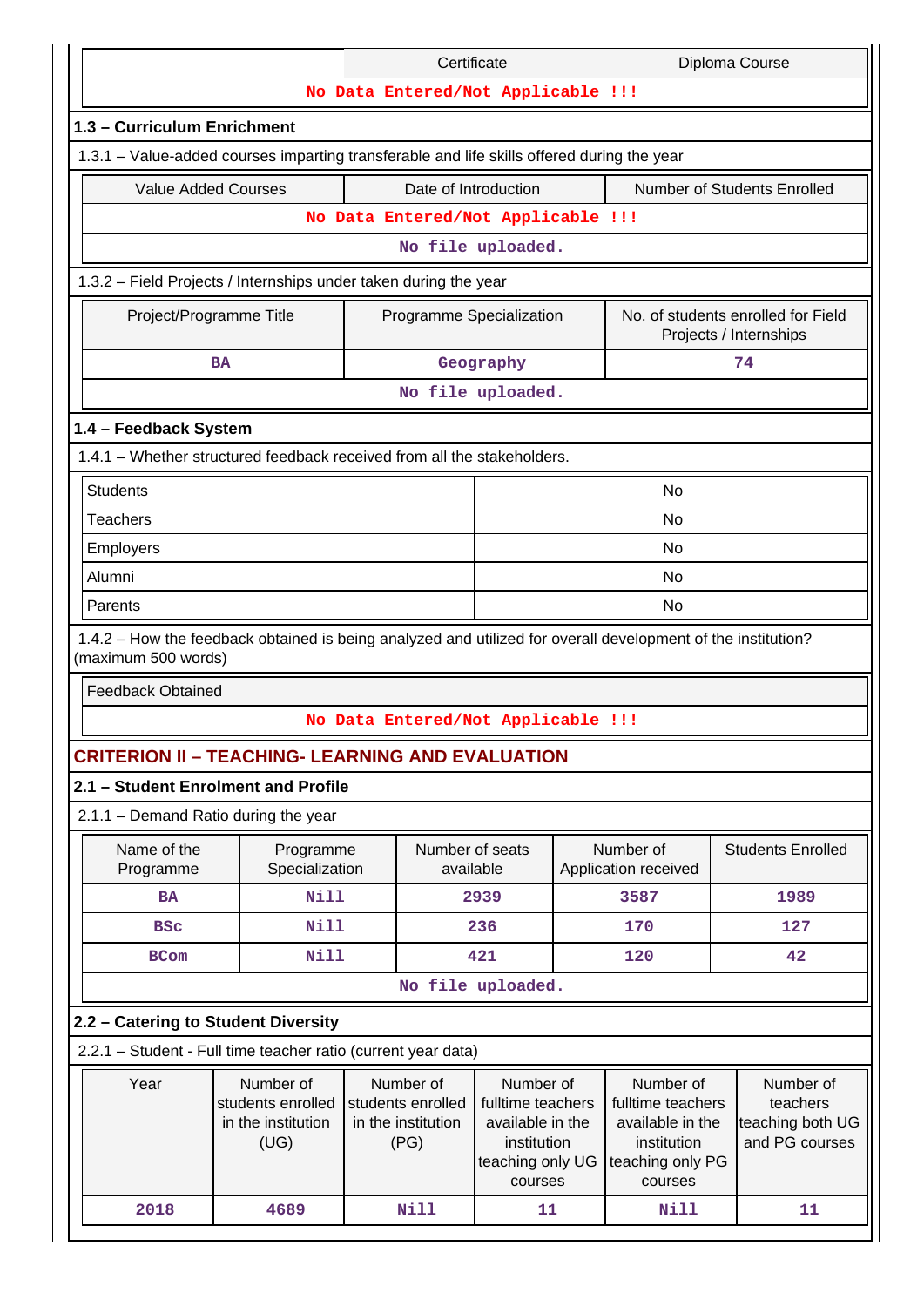| 2.3 - Teaching - Learning Process                                                                                                                                                              |                                                           |  |                                                                                                                           |                                                                                 |  |                                                                                       |                                                                                 |                                    |
|------------------------------------------------------------------------------------------------------------------------------------------------------------------------------------------------|-----------------------------------------------------------|--|---------------------------------------------------------------------------------------------------------------------------|---------------------------------------------------------------------------------|--|---------------------------------------------------------------------------------------|---------------------------------------------------------------------------------|------------------------------------|
| 2.3.1 – Percentage of teachers using ICT for effective teaching with Learning Management Systems (LMS), E-<br>learning resources etc. (current year data)                                      |                                                           |  |                                                                                                                           |                                                                                 |  |                                                                                       |                                                                                 |                                    |
| Number of<br><b>Teachers on Roll</b>                                                                                                                                                           | Number of<br>teachers using<br>ICT (LMS, e-<br>Resources) |  | <b>ICT Tools and</b><br>resources<br>available                                                                            | Number of ICT<br>enabled<br>Classrooms                                          |  | Numberof smart<br>classrooms                                                          |                                                                                 | E-resources and<br>techniques used |
| 11                                                                                                                                                                                             | 11                                                        |  | 4                                                                                                                         | $\overline{\mathbf{2}}$                                                         |  |                                                                                       | $\mathbf{1}$                                                                    | 4                                  |
|                                                                                                                                                                                                |                                                           |  | View File of ICT Tools and resources                                                                                      |                                                                                 |  |                                                                                       |                                                                                 |                                    |
|                                                                                                                                                                                                |                                                           |  | View File of E-resources and techniques used                                                                              |                                                                                 |  |                                                                                       |                                                                                 |                                    |
| 2.3.2 - Students mentoring system available in the institution? Give details. (maximum 500 words)                                                                                              |                                                           |  |                                                                                                                           |                                                                                 |  |                                                                                       |                                                                                 |                                    |
| Physical Education department mentor students to participate in different events. NSS cell also mentor students                                                                                |                                                           |  | in different aspects of life.                                                                                             |                                                                                 |  |                                                                                       |                                                                                 |                                    |
| Number of students enrolled in the<br>institution                                                                                                                                              |                                                           |  | Number of fulltime teachers                                                                                               |                                                                                 |  |                                                                                       |                                                                                 | Mentor: Mentee Ratio               |
| 4689                                                                                                                                                                                           |                                                           |  |                                                                                                                           | 11                                                                              |  |                                                                                       |                                                                                 | 1:426                              |
| 2.4 - Teacher Profile and Quality                                                                                                                                                              |                                                           |  |                                                                                                                           |                                                                                 |  |                                                                                       |                                                                                 |                                    |
| 2.4.1 - Number of full time teachers appointed during the year                                                                                                                                 |                                                           |  |                                                                                                                           |                                                                                 |  |                                                                                       |                                                                                 |                                    |
| No. of sanctioned<br>positions                                                                                                                                                                 | No. of filled positions                                   |  | Vacant positions                                                                                                          |                                                                                 |  | Positions filled during<br>the current year                                           |                                                                                 | No. of faculty with<br>Ph.D        |
| 16                                                                                                                                                                                             | 11                                                        |  |                                                                                                                           | 5                                                                               |  | Nill                                                                                  |                                                                                 | 7                                  |
| 2.4.2 - Honours and recognition received by teachers (received awards, recognition, fellowships at State, National,<br>International level from Government, recognised bodies during the year) |                                                           |  |                                                                                                                           |                                                                                 |  |                                                                                       |                                                                                 |                                    |
| Year of Award                                                                                                                                                                                  |                                                           |  | Name of full time teachers<br>Designation<br>receiving awards from<br>state level, national level,<br>international level |                                                                                 |  | Name of the award,<br>fellowship, received from<br>Government or recognized<br>bodies |                                                                                 |                                    |
|                                                                                                                                                                                                |                                                           |  | No Data Entered/Not Applicable !!!                                                                                        |                                                                                 |  |                                                                                       |                                                                                 |                                    |
|                                                                                                                                                                                                |                                                           |  |                                                                                                                           | No file uploaded.                                                               |  |                                                                                       |                                                                                 |                                    |
| 2.5 - Evaluation Process and Reforms                                                                                                                                                           |                                                           |  |                                                                                                                           |                                                                                 |  |                                                                                       |                                                                                 |                                    |
| 2.5.1 – Number of days from the date of semester-end/ year- end examination till the declaration of results during<br>the year                                                                 |                                                           |  |                                                                                                                           |                                                                                 |  |                                                                                       |                                                                                 |                                    |
| Programme Name                                                                                                                                                                                 | Programme Code                                            |  |                                                                                                                           | Last date of the last<br>Semester/year<br>semester-end/year-<br>end examination |  |                                                                                       | Date of declaration of<br>results of semester-<br>end/ year- end<br>examination |                                    |
| <b>BA</b>                                                                                                                                                                                      | <b>Nill</b>                                               |  |                                                                                                                           | <b>3RD YEAR</b>                                                                 |  | 09/04/2019                                                                            |                                                                                 | 02/07/2019                         |
| <b>BCom</b>                                                                                                                                                                                    | <b>Nill</b>                                               |  |                                                                                                                           | <b>3RD YEAR</b>                                                                 |  | 09/04/2019                                                                            |                                                                                 | 02/07/2019                         |
| <b>BSC</b>                                                                                                                                                                                     | Nill                                                      |  |                                                                                                                           | <b>3RD YEAR</b>                                                                 |  | 09/04/2019                                                                            |                                                                                 | 02/07/2019                         |
|                                                                                                                                                                                                | No file uploaded.                                         |  |                                                                                                                           |                                                                                 |  |                                                                                       |                                                                                 |                                    |
| 2.5.2 – Reforms initiated on Continuous Internal Evaluation (CIE) system at the institutional level (250 words)                                                                                |                                                           |  |                                                                                                                           |                                                                                 |  |                                                                                       |                                                                                 |                                    |
| Under new CBCS system, internal exams are taken to evaluate the students.<br>Students register is maintained. Viva-voce and projects are taken to further<br>evaluate the students.            |                                                           |  |                                                                                                                           |                                                                                 |  |                                                                                       |                                                                                 |                                    |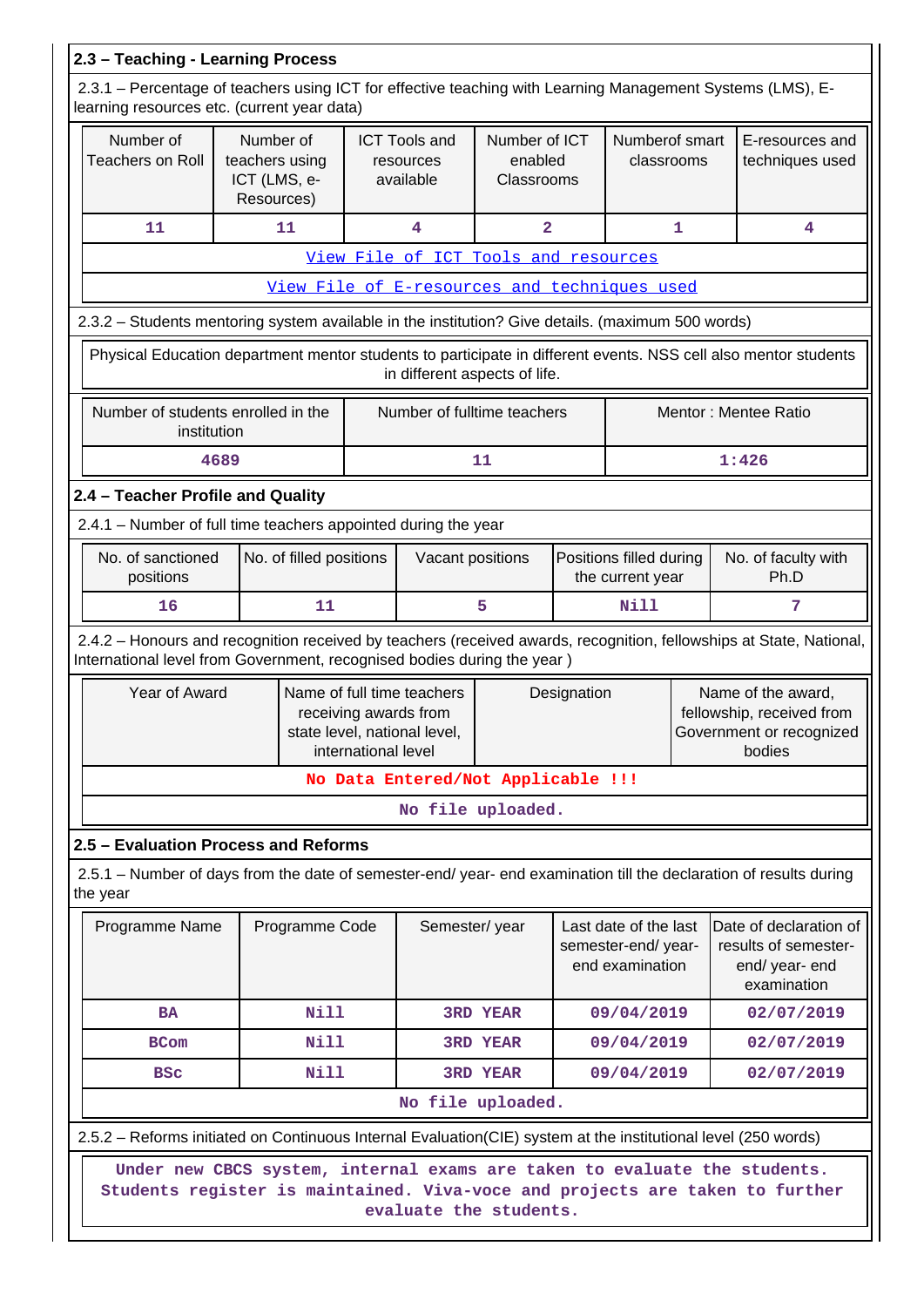2.5.3 – Academic calendar prepared and adhered for conduct of Examination and other related matters (250 words)

 **The institution has no scope to prepare its own academic calendar as it is affiliated under the University of Kalyani. The University provides the institution with the academic calendar and the institution adheres to it.**

## **2.6 – Student Performance and Learning Outcomes**

 2.6.1 – Program outcomes, program specific outcomes and course outcomes for all programs offered by the institution are stated and displayed in website of the institution (to provide the weblink)

#### **No Data Entered/Not Applicable !!!**

2.6.2 – Pass percentage of students

| Programme<br>Code | Programme<br>Name | Programme<br>Specialization | Number of<br>students<br>appeared in the<br>final year<br>examination | Number of<br>students passed<br>in final year<br>examination | Pass Percentage |  |  |
|-------------------|-------------------|-----------------------------|-----------------------------------------------------------------------|--------------------------------------------------------------|-----------------|--|--|
| Nill              | <b>BA</b>         | Nill                        | 407                                                                   | 325                                                          | 76.5            |  |  |
| <b>Nill</b>       | <b>BCom</b>       | Nill                        | 18                                                                    | 11                                                           | 64              |  |  |
| <b>Nill</b>       | <b>BSC</b>        | Nill                        | 39                                                                    | 36                                                           | 83              |  |  |
| No file uploaded. |                   |                             |                                                                       |                                                              |                 |  |  |

# **2.7 – Student Satisfaction Survey**

 2.7.1 – Student Satisfaction Survey (SSS) on overall institutional performance (Institution may design the questionnaire) (results and details be provided as weblink)

## **No Data Entered/Not Applicable !!!**

## **CRITERION III – RESEARCH, INNOVATIONS AND EXTENSION**

## **3.1 – Resource Mobilization for Research**

3.1.1 – Research funds sanctioned and received from various agencies, industry and other organisations

| Nature of the Project | <b>Duration</b> | Name of the funding<br>agency | Total grant<br>sanctioned | Amount received<br>during the year |  |  |
|-----------------------|-----------------|-------------------------------|---------------------------|------------------------------------|--|--|
| Minor<br>Projects     | Nill            | <b>UGC</b>                    | 61500                     | Nill                               |  |  |
| $M_2$ file unlooded   |                 |                               |                           |                                    |  |  |

#### **No file uploaded.**

# **3.2 – Innovation Ecosystem**

 3.2.1 – Workshops/Seminars Conducted on Intellectual Property Rights (IPR) and Industry-Academia Innovative practices during the year

| Title of workshop/seminar                                                                            |                 | Name of the Dept.      |                   |  | Date             |          |  |  |  |  |
|------------------------------------------------------------------------------------------------------|-----------------|------------------------|-------------------|--|------------------|----------|--|--|--|--|
| No Data Entered/Not Applicable !!!                                                                   |                 |                        |                   |  |                  |          |  |  |  |  |
| 3.2.2 - Awards for Innovation won by Institution/Teachers/Research scholars/Students during the year |                 |                        |                   |  |                  |          |  |  |  |  |
| Title of the innovation                                                                              | Name of Awardee | <b>Awarding Agency</b> | Date of award     |  |                  | Category |  |  |  |  |
| No Data Entered/Not Applicable !!!                                                                   |                 |                        |                   |  |                  |          |  |  |  |  |
|                                                                                                      |                 |                        | No file uploaded. |  |                  |          |  |  |  |  |
| 3.2.3 – No. of Incubation centre created, start-ups incubated on campus during the year              |                 |                        |                   |  |                  |          |  |  |  |  |
| Incubation                                                                                           | Name            | Sponsered By           | Name of the       |  | Nature of Start- | Date of  |  |  |  |  |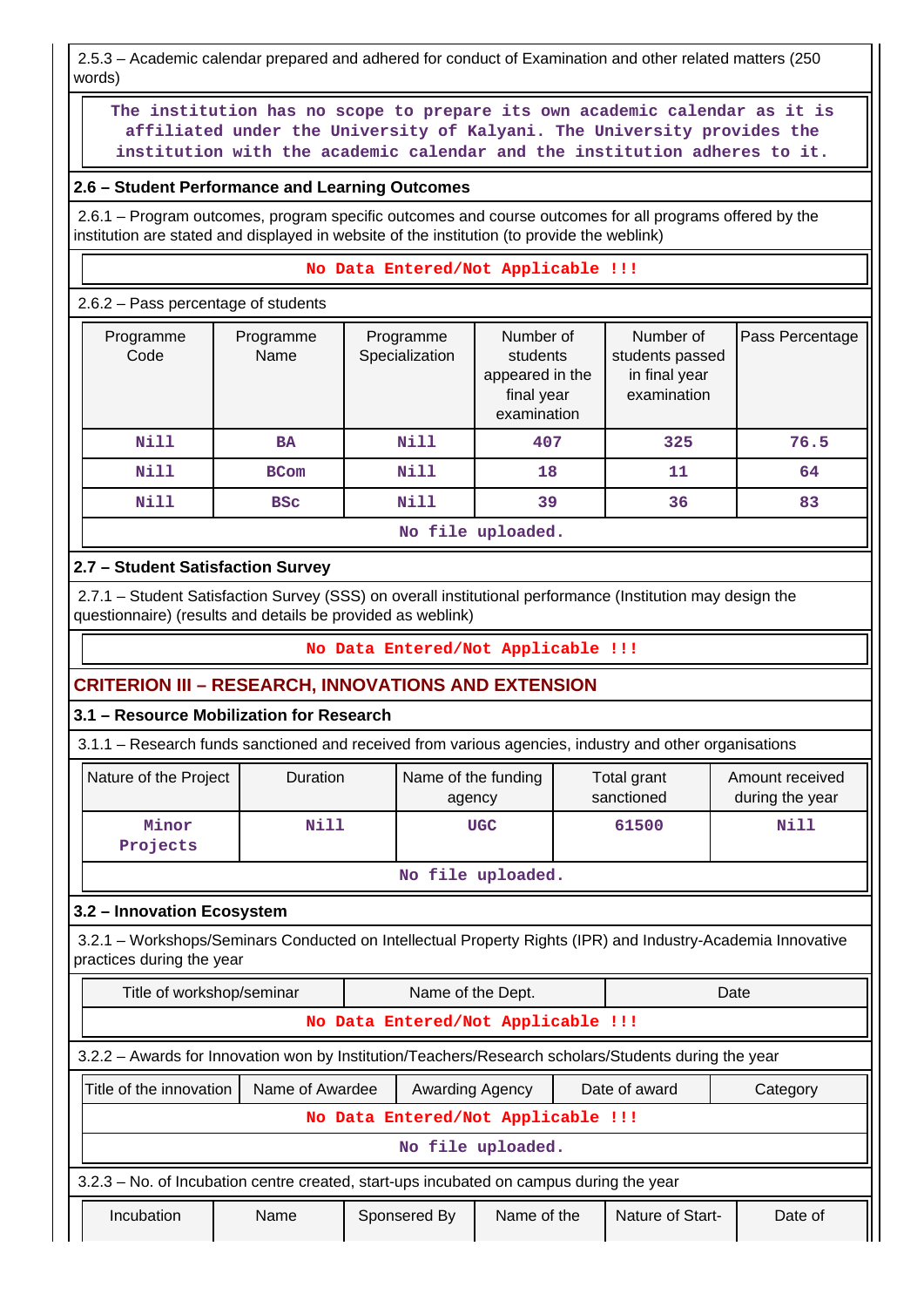| Center                                                                                                                                                                |                       |           |                        |                        | Start-up     |                                    | up                                                                 |               | Commencement                                                       |  |  |
|-----------------------------------------------------------------------------------------------------------------------------------------------------------------------|-----------------------|-----------|------------------------|------------------------|--------------|------------------------------------|--------------------------------------------------------------------|---------------|--------------------------------------------------------------------|--|--|
|                                                                                                                                                                       |                       |           |                        |                        |              | No Data Entered/Not Applicable !!! |                                                                    |               |                                                                    |  |  |
|                                                                                                                                                                       |                       |           |                        | No file uploaded.      |              |                                    |                                                                    |               |                                                                    |  |  |
| 3.3 - Research Publications and Awards                                                                                                                                |                       |           |                        |                        |              |                                    |                                                                    |               |                                                                    |  |  |
| 3.3.1 - Incentive to the teachers who receive recognition/awards                                                                                                      |                       |           |                        |                        |              |                                    |                                                                    |               |                                                                    |  |  |
|                                                                                                                                                                       | <b>State</b>          |           |                        | National               |              |                                    |                                                                    | International |                                                                    |  |  |
|                                                                                                                                                                       |                       |           |                        |                        |              | No Data Entered/Not Applicable !!! |                                                                    |               |                                                                    |  |  |
| 3.3.2 - Ph. Ds awarded during the year (applicable for PG College, Research Center)                                                                                   |                       |           |                        |                        |              |                                    |                                                                    |               |                                                                    |  |  |
|                                                                                                                                                                       |                       |           | Name of the Department |                        |              |                                    | Number of PhD's Awarded                                            |               |                                                                    |  |  |
|                                                                                                                                                                       |                       |           |                        |                        |              | No Data Entered/Not Applicable !!! |                                                                    |               |                                                                    |  |  |
| 3.3.3 - Research Publications in the Journals notified on UGC website during the year                                                                                 |                       |           |                        |                        |              |                                    |                                                                    |               |                                                                    |  |  |
| <b>Type</b>                                                                                                                                                           |                       |           | Department             |                        |              | Number of Publication              |                                                                    |               | Average Impact Factor (if<br>any)                                  |  |  |
|                                                                                                                                                                       |                       |           |                        |                        |              | No Data Entered/Not Applicable !!! |                                                                    |               |                                                                    |  |  |
| No file uploaded.                                                                                                                                                     |                       |           |                        |                        |              |                                    |                                                                    |               |                                                                    |  |  |
| 3.3.4 – Books and Chapters in edited Volumes / Books published, and papers in National/International Conference<br>Proceedings per Teacher during the year            |                       |           |                        |                        |              |                                    |                                                                    |               |                                                                    |  |  |
|                                                                                                                                                                       | Number of Publication |           |                        |                        |              |                                    |                                                                    |               |                                                                    |  |  |
|                                                                                                                                                                       |                       | English   |                        |                        |              |                                    | 1                                                                  |               |                                                                    |  |  |
|                                                                                                                                                                       |                       | Geography |                        |                        |              |                                    | 1                                                                  |               |                                                                    |  |  |
|                                                                                                                                                                       |                       | Education |                        |                        |              |                                    | 4                                                                  |               |                                                                    |  |  |
|                                                                                                                                                                       |                       |           |                        | No file uploaded.      |              |                                    |                                                                    |               |                                                                    |  |  |
| 3.3.5 - Bibliometrics of the publications during the last Academic year based on average citation index in Scopus/<br>Web of Science or PubMed/ Indian Citation Index |                       |           |                        |                        |              |                                    |                                                                    |               |                                                                    |  |  |
| Title of the<br>Paper                                                                                                                                                 | Name of<br>Author     |           | Title of journal       | Year of<br>publication |              | <b>Citation Index</b>              | Institutional<br>affiliation as<br>mentioned in<br>the publication |               | Number of<br>citations<br>excluding self<br>citation               |  |  |
|                                                                                                                                                                       |                       |           |                        |                        |              | No Data Entered/Not Applicable !!! |                                                                    |               |                                                                    |  |  |
|                                                                                                                                                                       |                       |           |                        | No file uploaded.      |              |                                    |                                                                    |               |                                                                    |  |  |
| 3.3.6 - h-Index of the Institutional Publications during the year. (based on Scopus/ Web of science)                                                                  |                       |           |                        |                        |              |                                    |                                                                    |               |                                                                    |  |  |
| Title of the<br>Paper                                                                                                                                                 | Name of<br>Author     |           | Title of journal       | Year of<br>publication |              | h-index                            | Number of<br>citations<br>excluding self<br>citation               |               | Institutional<br>affiliation as<br>mentioned in<br>the publication |  |  |
|                                                                                                                                                                       |                       |           |                        |                        |              | No Data Entered/Not Applicable !!! |                                                                    |               |                                                                    |  |  |
|                                                                                                                                                                       |                       |           |                        | No file uploaded.      |              |                                    |                                                                    |               |                                                                    |  |  |
| 3.3.7 - Faculty participation in Seminars/Conferences and Symposia during the year:                                                                                   |                       |           |                        |                        |              |                                    |                                                                    |               |                                                                    |  |  |
| Number of Faculty                                                                                                                                                     |                       |           | International          | National               |              | <b>State</b>                       |                                                                    |               | Local                                                              |  |  |
| Attended/Semi<br>nars/Workshops                                                                                                                                       |                       |           | 5                      |                        | 7            |                                    | 15                                                                 | <b>Nill</b>   |                                                                    |  |  |
| Presented                                                                                                                                                             |                       |           | 6                      |                        | $\mathbf{1}$ |                                    | 4                                                                  |               | Nill                                                               |  |  |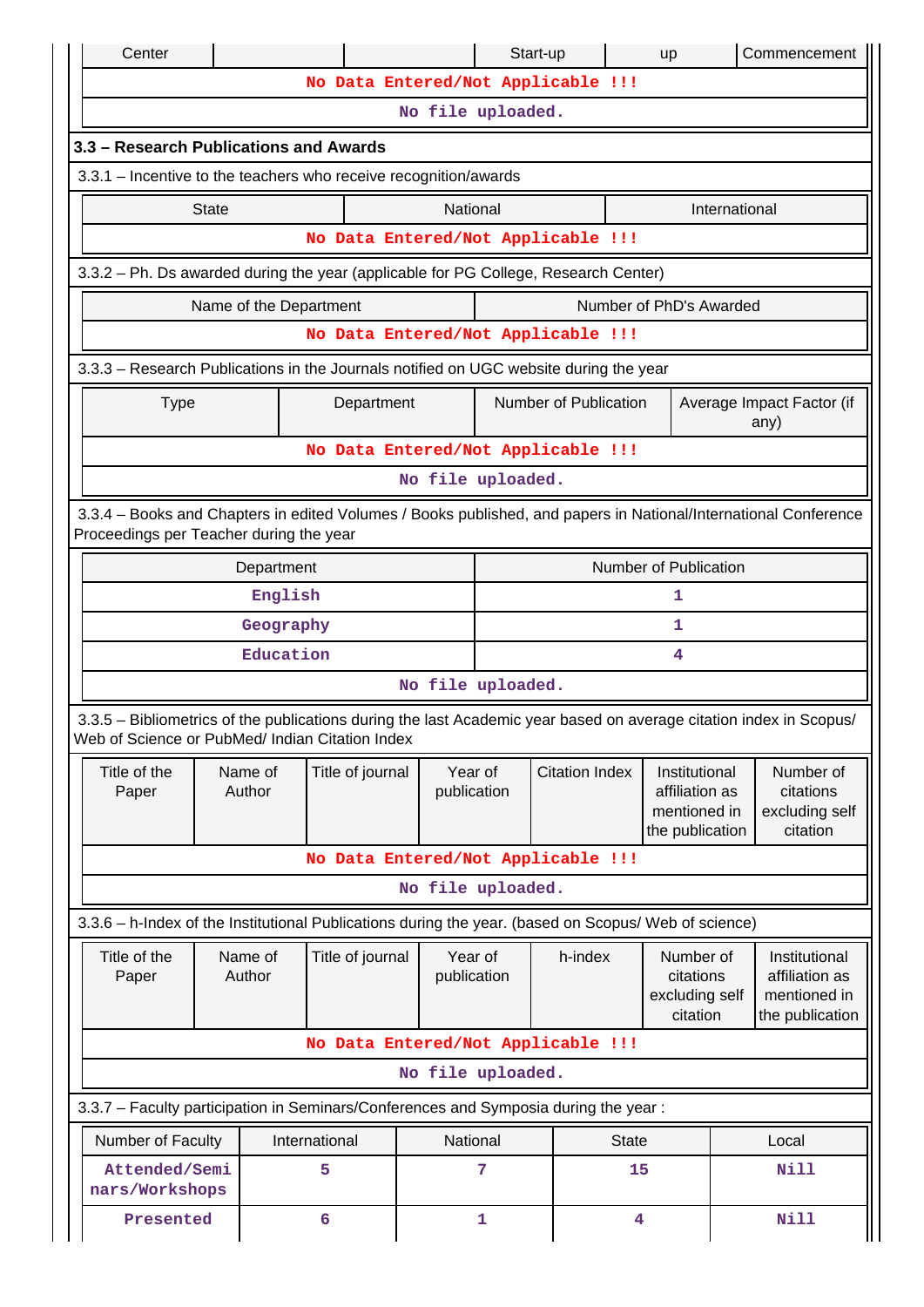|                                                                                                                                                                                                                | papers                                                                                                                                                                                                             |                                                                          |              |                                                 |                                                                                                                           |                                          |                                                          |                                                         |  |                                                          |  |  |
|----------------------------------------------------------------------------------------------------------------------------------------------------------------------------------------------------------------|--------------------------------------------------------------------------------------------------------------------------------------------------------------------------------------------------------------------|--------------------------------------------------------------------------|--------------|-------------------------------------------------|---------------------------------------------------------------------------------------------------------------------------|------------------------------------------|----------------------------------------------------------|---------------------------------------------------------|--|----------------------------------------------------------|--|--|
|                                                                                                                                                                                                                | Resource<br>persons                                                                                                                                                                                                |                                                                          | 1            |                                                 |                                                                                                                           | 1                                        |                                                          | Nill                                                    |  | N <sub>i</sub> 11                                        |  |  |
|                                                                                                                                                                                                                |                                                                                                                                                                                                                    |                                                                          |              |                                                 |                                                                                                                           | No file uploaded.                        |                                                          |                                                         |  |                                                          |  |  |
|                                                                                                                                                                                                                | 3.4 - Extension Activities                                                                                                                                                                                         |                                                                          |              |                                                 |                                                                                                                           |                                          |                                                          |                                                         |  |                                                          |  |  |
|                                                                                                                                                                                                                | 3.4.1 - Number of extension and outreach programmes conducted in collaboration with industry, community and<br>Non- Government Organisations through NSS/NCC/Red cross/Youth Red Cross (YRC) etc., during the year |                                                                          |              |                                                 |                                                                                                                           |                                          |                                                          |                                                         |  |                                                          |  |  |
|                                                                                                                                                                                                                | Title of the activities                                                                                                                                                                                            |                                                                          |              | Organising unit/agency/<br>collaborating agency |                                                                                                                           |                                          | Number of teachers<br>participated in such<br>activities |                                                         |  | Number of students<br>participated in such<br>activities |  |  |
|                                                                                                                                                                                                                |                                                                                                                                                                                                                    |                                                                          |              |                                                 | No Data Entered/Not Applicable !!!                                                                                        |                                          |                                                          |                                                         |  |                                                          |  |  |
|                                                                                                                                                                                                                |                                                                                                                                                                                                                    |                                                                          |              |                                                 |                                                                                                                           | No file uploaded.                        |                                                          |                                                         |  |                                                          |  |  |
| 3.4.2 - Awards and recognition received for extension activities from Government and other recognized bodies<br>during the year                                                                                |                                                                                                                                                                                                                    |                                                                          |              |                                                 |                                                                                                                           |                                          |                                                          |                                                         |  |                                                          |  |  |
|                                                                                                                                                                                                                | Name of the activity                                                                                                                                                                                               |                                                                          |              | Award/Recognition                               |                                                                                                                           |                                          | <b>Awarding Bodies</b>                                   |                                                         |  | Number of students<br><b>Benefited</b>                   |  |  |
|                                                                                                                                                                                                                |                                                                                                                                                                                                                    |                                                                          |              |                                                 | No Data Entered/Not Applicable !!!                                                                                        |                                          |                                                          |                                                         |  |                                                          |  |  |
|                                                                                                                                                                                                                | No file uploaded.                                                                                                                                                                                                  |                                                                          |              |                                                 |                                                                                                                           |                                          |                                                          |                                                         |  |                                                          |  |  |
| 3.4.3 - Students participating in extension activities with Government Organisations, Non-Government<br>Organisations and programmes such as Swachh Bharat, Aids Awareness, Gender Issue, etc. during the year |                                                                                                                                                                                                                    |                                                                          |              |                                                 |                                                                                                                           |                                          |                                                          |                                                         |  |                                                          |  |  |
|                                                                                                                                                                                                                |                                                                                                                                                                                                                    | Name of the scheme<br>Organising unit/Agen<br>cy/collaborating<br>agency |              |                                                 |                                                                                                                           | Name of the activity                     |                                                          | Number of teachers<br>participated in such<br>activites |  | Number of students<br>participated in such<br>activites  |  |  |
|                                                                                                                                                                                                                |                                                                                                                                                                                                                    |                                                                          | Dept. of     | Bengali English MOTHER LANGUAGE                 |                                                                                                                           | 10<br><b>INTERNATIONAL</b><br><b>DAY</b> |                                                          |                                                         |  | 200                                                      |  |  |
|                                                                                                                                                                                                                |                                                                                                                                                                                                                    |                                                                          | <b>NSS</b>   |                                                 |                                                                                                                           | 9<br><b>NATIONAL</b><br>YOUTH DAY        |                                                          |                                                         |  | 120                                                      |  |  |
|                                                                                                                                                                                                                |                                                                                                                                                                                                                    |                                                                          | <b>NSS</b>   |                                                 | <b>PLANTATION</b>                                                                                                         | 8<br>TREE                                |                                                          |                                                         |  | 40                                                       |  |  |
|                                                                                                                                                                                                                | Swachh Bharat                                                                                                                                                                                                      |                                                                          | <b>NSS</b>   |                                                 |                                                                                                                           | Swachh Bharat                            | $\overline{a}$                                           |                                                         |  | 50                                                       |  |  |
|                                                                                                                                                                                                                |                                                                                                                                                                                                                    |                                                                          |              |                                                 |                                                                                                                           | No file uploaded.                        |                                                          |                                                         |  |                                                          |  |  |
|                                                                                                                                                                                                                | 3.5 - Collaborations                                                                                                                                                                                               |                                                                          |              |                                                 |                                                                                                                           |                                          |                                                          |                                                         |  |                                                          |  |  |
|                                                                                                                                                                                                                | 3.5.1 – Number of Collaborative activities for research, faculty exchange, student exchange during the year                                                                                                        |                                                                          |              |                                                 |                                                                                                                           |                                          |                                                          |                                                         |  |                                                          |  |  |
|                                                                                                                                                                                                                | Nature of activity                                                                                                                                                                                                 |                                                                          |              | Participant                                     |                                                                                                                           | Source of financial support              |                                                          |                                                         |  | Duration                                                 |  |  |
|                                                                                                                                                                                                                |                                                                                                                                                                                                                    |                                                                          |              |                                                 | No Data Entered/Not Applicable !!!                                                                                        |                                          |                                                          |                                                         |  |                                                          |  |  |
|                                                                                                                                                                                                                |                                                                                                                                                                                                                    |                                                                          |              |                                                 |                                                                                                                           | No file uploaded.                        |                                                          |                                                         |  |                                                          |  |  |
|                                                                                                                                                                                                                | 3.5.2 - Linkages with institutions/industries for internship, on-the- job training, project work, sharing of research<br>facilities etc. during the year                                                           |                                                                          |              |                                                 |                                                                                                                           |                                          |                                                          |                                                         |  |                                                          |  |  |
|                                                                                                                                                                                                                | Nature of linkage<br>linkage                                                                                                                                                                                       |                                                                          | Title of the |                                                 | Name of the<br><b>Duration From</b><br>partnering<br>institution/<br>industry<br>/research lab<br>with contact<br>details |                                          |                                                          | <b>Duration To</b>                                      |  | Participant                                              |  |  |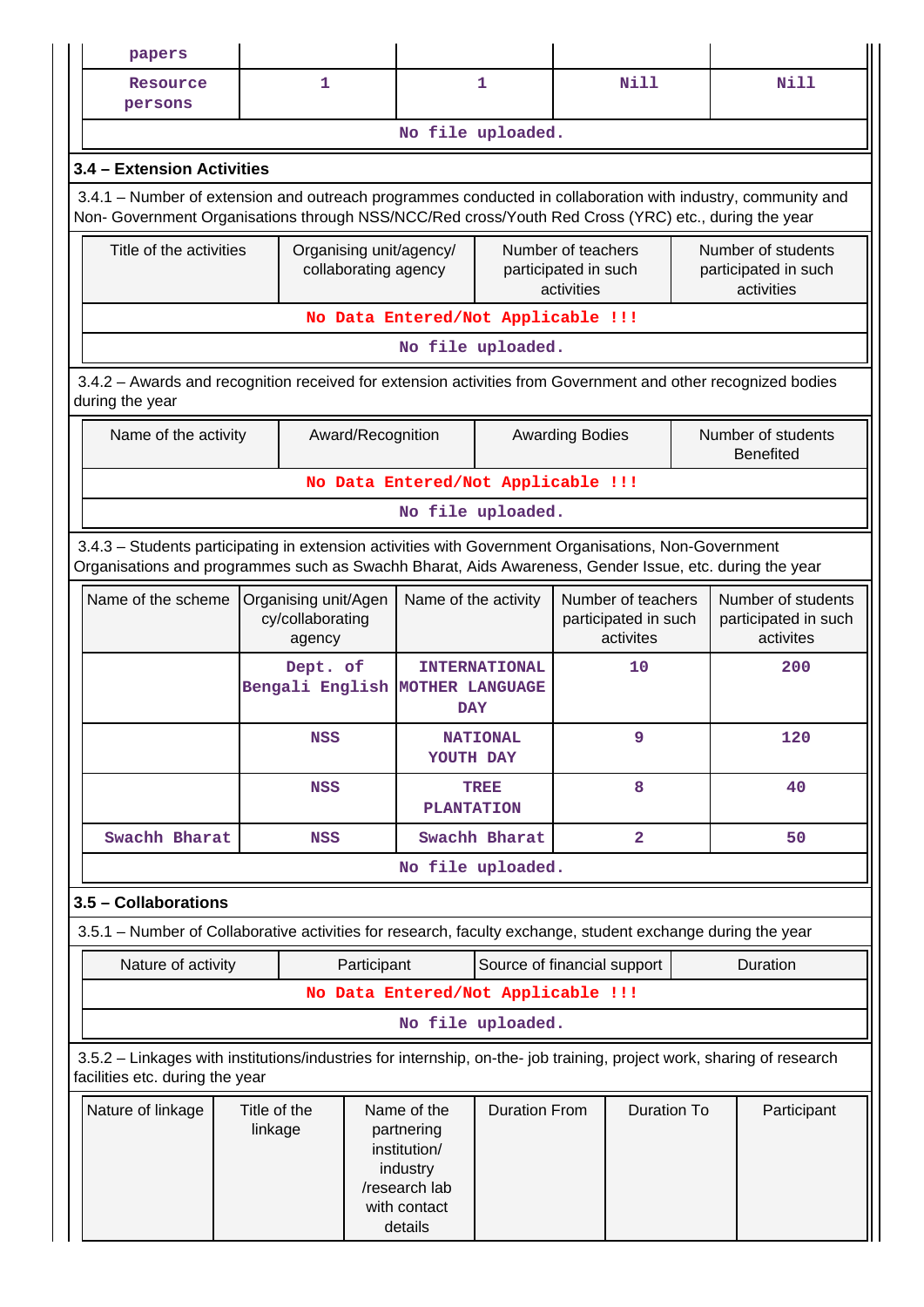|                                                                                                                    |                                                                                                                                                                                                   |                                                                                                                                                                                                                |                   |                                                                             | No Data Entered/Not Applicable !!! |             |                                                           |  |  |  |  |
|--------------------------------------------------------------------------------------------------------------------|---------------------------------------------------------------------------------------------------------------------------------------------------------------------------------------------------|----------------------------------------------------------------------------------------------------------------------------------------------------------------------------------------------------------------|-------------------|-----------------------------------------------------------------------------|------------------------------------|-------------|-----------------------------------------------------------|--|--|--|--|
|                                                                                                                    |                                                                                                                                                                                                   |                                                                                                                                                                                                                | No file uploaded. |                                                                             |                                    |             |                                                           |  |  |  |  |
| houses etc. during the year                                                                                        |                                                                                                                                                                                                   | 3.5.3 – MoUs signed with institutions of national, international importance, other universities, industries, corporate                                                                                         |                   |                                                                             |                                    |             |                                                           |  |  |  |  |
| Organisation                                                                                                       |                                                                                                                                                                                                   | Date of MoU signed                                                                                                                                                                                             |                   |                                                                             | Purpose/Activities                 |             | Number of<br>students/teachers<br>participated under MoUs |  |  |  |  |
|                                                                                                                    |                                                                                                                                                                                                   |                                                                                                                                                                                                                |                   |                                                                             | No Data Entered/Not Applicable !!! |             |                                                           |  |  |  |  |
|                                                                                                                    |                                                                                                                                                                                                   |                                                                                                                                                                                                                | No file uploaded. |                                                                             |                                    |             |                                                           |  |  |  |  |
|                                                                                                                    |                                                                                                                                                                                                   | <b>CRITERION IV - INFRASTRUCTURE AND LEARNING RESOURCES</b>                                                                                                                                                    |                   |                                                                             |                                    |             |                                                           |  |  |  |  |
| 4.1 - Physical Facilities                                                                                          |                                                                                                                                                                                                   |                                                                                                                                                                                                                |                   |                                                                             |                                    |             |                                                           |  |  |  |  |
|                                                                                                                    | 4.1.1 - Budget allocation, excluding salary for infrastructure augmentation during the year<br>Budget allocated for infrastructure augmentation<br>Budget utilized for infrastructure development |                                                                                                                                                                                                                |                   |                                                                             |                                    |             |                                                           |  |  |  |  |
|                                                                                                                    |                                                                                                                                                                                                   |                                                                                                                                                                                                                |                   |                                                                             |                                    |             |                                                           |  |  |  |  |
|                                                                                                                    |                                                                                                                                                                                                   |                                                                                                                                                                                                                |                   |                                                                             |                                    |             |                                                           |  |  |  |  |
| No Data Entered/Not Applicable !!!<br>4.1.2 – Details of augmentation in infrastructure facilities during the year |                                                                                                                                                                                                   |                                                                                                                                                                                                                |                   |                                                                             |                                    |             |                                                           |  |  |  |  |
| <b>Facilities</b><br><b>Existing or Newly Added</b>                                                                |                                                                                                                                                                                                   |                                                                                                                                                                                                                |                   |                                                                             |                                    |             |                                                           |  |  |  |  |
|                                                                                                                    |                                                                                                                                                                                                   | Campus Area                                                                                                                                                                                                    |                   |                                                                             |                                    | Existing    |                                                           |  |  |  |  |
|                                                                                                                    |                                                                                                                                                                                                   | Class rooms                                                                                                                                                                                                    |                   | Newly Added                                                                 |                                    |             |                                                           |  |  |  |  |
|                                                                                                                    |                                                                                                                                                                                                   | Laboratories                                                                                                                                                                                                   |                   |                                                                             |                                    | Newly Added |                                                           |  |  |  |  |
|                                                                                                                    |                                                                                                                                                                                                   |                                                                                                                                                                                                                | No file uploaded. |                                                                             |                                    |             |                                                           |  |  |  |  |
| 4.2 - Library as a Learning Resource                                                                               |                                                                                                                                                                                                   |                                                                                                                                                                                                                |                   |                                                                             |                                    |             |                                                           |  |  |  |  |
|                                                                                                                    |                                                                                                                                                                                                   | 4.2.1 - Library is automated {Integrated Library Management System (ILMS)}                                                                                                                                     |                   |                                                                             |                                    |             |                                                           |  |  |  |  |
| Name of the ILMS<br>software                                                                                       |                                                                                                                                                                                                   | Nature of automation (fully<br>or patially)                                                                                                                                                                    |                   |                                                                             | Version                            |             | Year of automation                                        |  |  |  |  |
| LMS                                                                                                                |                                                                                                                                                                                                   | Partially                                                                                                                                                                                                      |                   |                                                                             | Nill                               |             | 2006                                                      |  |  |  |  |
| 4.2.2 - Library Services                                                                                           |                                                                                                                                                                                                   |                                                                                                                                                                                                                |                   |                                                                             |                                    |             |                                                           |  |  |  |  |
| Library<br>Service Type                                                                                            |                                                                                                                                                                                                   | Existing                                                                                                                                                                                                       |                   |                                                                             | Newly Added                        | Total       |                                                           |  |  |  |  |
| Text<br><b>Books</b>                                                                                               | 8168                                                                                                                                                                                              | 1139459                                                                                                                                                                                                        |                   | 250                                                                         | 67639                              | 8418        | 1207098                                                   |  |  |  |  |
| Reference<br><b>Books</b>                                                                                          | 6528                                                                                                                                                                                              | 1084176                                                                                                                                                                                                        |                   | 37                                                                          | 9751                               | 6565        | 1093927                                                   |  |  |  |  |
| Journals                                                                                                           | 2713                                                                                                                                                                                              | 49314                                                                                                                                                                                                          |                   | 216                                                                         | 3247                               | 2929        | 52561                                                     |  |  |  |  |
|                                                                                                                    |                                                                                                                                                                                                   |                                                                                                                                                                                                                | No file uploaded. |                                                                             |                                    |             |                                                           |  |  |  |  |
| (Learning Management System (LMS) etc                                                                              |                                                                                                                                                                                                   | 4.2.3 - E-content developed by teachers such as: e-PG- Pathshala, CEC (under e-PG- Pathshala CEC (Under<br>Graduate) SWAYAM other MOOCs platform NPTEL/NMEICT/any other Government initiatives & institutional |                   |                                                                             |                                    |             |                                                           |  |  |  |  |
| Name of the Teacher                                                                                                |                                                                                                                                                                                                   | Name of the Module                                                                                                                                                                                             |                   | Platform on which module<br>Date of launching e-<br>is developed<br>content |                                    |             |                                                           |  |  |  |  |
|                                                                                                                    |                                                                                                                                                                                                   |                                                                                                                                                                                                                |                   |                                                                             | No Data Entered/Not Applicable !!! |             |                                                           |  |  |  |  |
|                                                                                                                    |                                                                                                                                                                                                   |                                                                                                                                                                                                                | No file uploaded. |                                                                             |                                    |             |                                                           |  |  |  |  |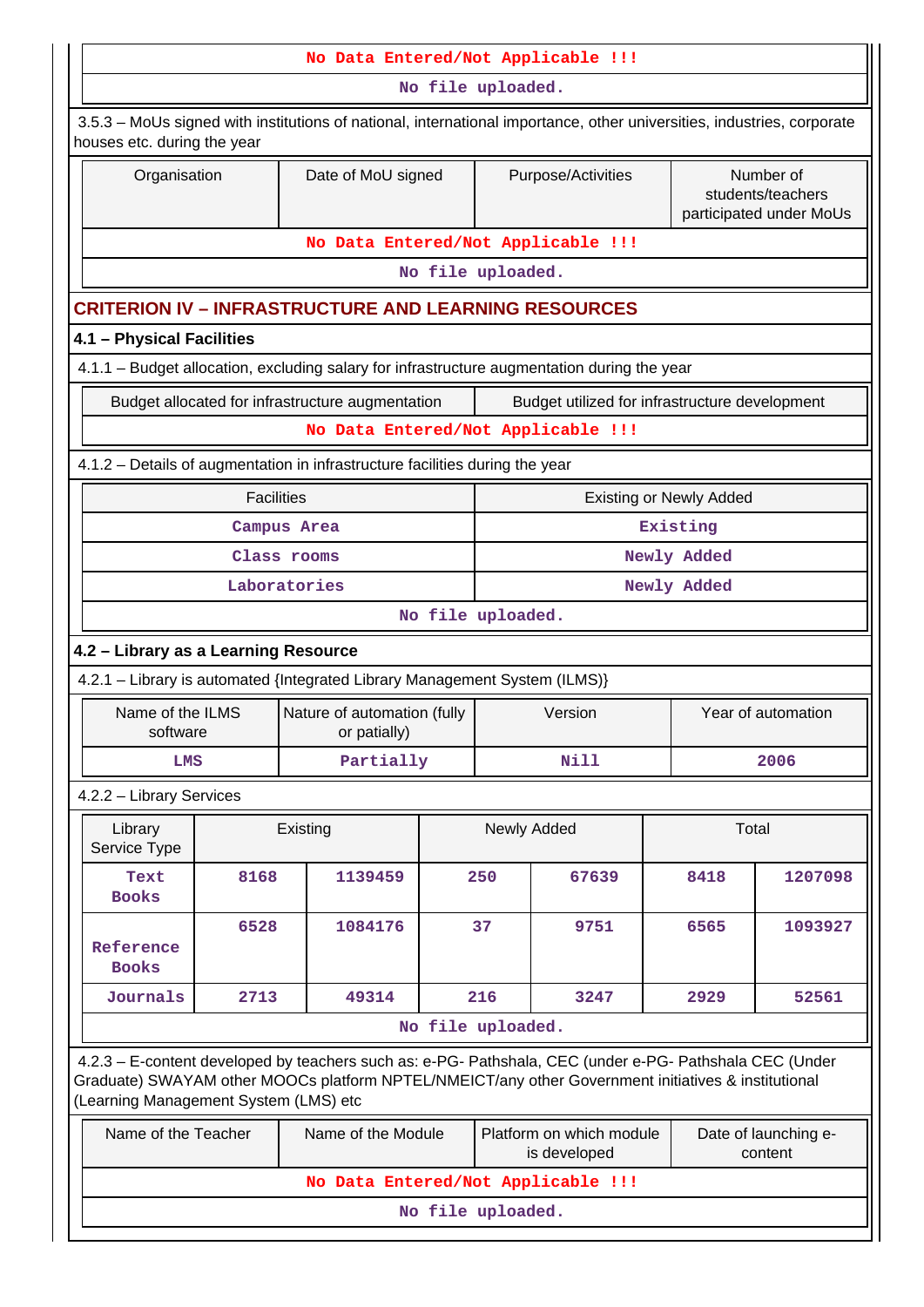| 4.3 - IT Infrastructure                                                                                                                                                                                                                                                  |                                           |                 |                                                                                                   |                            |                                                                                                                                                                                                                                |                                           |                 |                                                                |             |  |  |
|--------------------------------------------------------------------------------------------------------------------------------------------------------------------------------------------------------------------------------------------------------------------------|-------------------------------------------|-----------------|---------------------------------------------------------------------------------------------------|----------------------------|--------------------------------------------------------------------------------------------------------------------------------------------------------------------------------------------------------------------------------|-------------------------------------------|-----------------|----------------------------------------------------------------|-------------|--|--|
| 4.3.1 - Technology Upgradation (overall)                                                                                                                                                                                                                                 |                                           |                 |                                                                                                   |                            |                                                                                                                                                                                                                                |                                           |                 |                                                                |             |  |  |
| <b>Type</b>                                                                                                                                                                                                                                                              | <b>Total Co</b><br>mputers                | Computer<br>Lab | Internet                                                                                          | <b>Browsing</b><br>centers | Computer<br>Centers                                                                                                                                                                                                            | Office                                    | Departme<br>nts | Available<br><b>Bandwidt</b><br>h (MBPS/<br>GBPS)              | Others      |  |  |
| Existin<br>g                                                                                                                                                                                                                                                             | 68                                        | 27              | $\mathbf 0$                                                                                       | 4                          | $\mathbf 0$                                                                                                                                                                                                                    | 15                                        | 10              | 100                                                            | 12          |  |  |
| Added                                                                                                                                                                                                                                                                    | $\mathbf 0$                               | $\mathbf 0$     | $\mathbf 0$                                                                                       | $\mathbf 0$                | $\mathbf 0$                                                                                                                                                                                                                    | 0                                         | $\mathbf{0}$    | $\mathbf 0$                                                    | $\mathbf 0$ |  |  |
| Total                                                                                                                                                                                                                                                                    | 68                                        | 27              | $\mathbf 0$                                                                                       | 4                          | 0                                                                                                                                                                                                                              | 15                                        | 10              | 100                                                            | 12          |  |  |
| 4.3.2 - Bandwidth available of internet connection in the Institution (Leased line)                                                                                                                                                                                      |                                           |                 |                                                                                                   |                            |                                                                                                                                                                                                                                |                                           |                 |                                                                |             |  |  |
| 100 MBPS/ GBPS                                                                                                                                                                                                                                                           |                                           |                 |                                                                                                   |                            |                                                                                                                                                                                                                                |                                           |                 |                                                                |             |  |  |
| 4.3.3 - Facility for e-content                                                                                                                                                                                                                                           |                                           |                 |                                                                                                   |                            |                                                                                                                                                                                                                                |                                           |                 |                                                                |             |  |  |
| Provide the link of the videos and media centre and<br>Name of the e-content development facility<br>recording facility                                                                                                                                                  |                                           |                 |                                                                                                   |                            |                                                                                                                                                                                                                                |                                           |                 |                                                                |             |  |  |
|                                                                                                                                                                                                                                                                          |                                           |                 |                                                                                                   |                            | No Data Entered/Not Applicable !!!                                                                                                                                                                                             |                                           |                 |                                                                |             |  |  |
| 4.4 - Maintenance of Campus Infrastructure                                                                                                                                                                                                                               |                                           |                 |                                                                                                   |                            |                                                                                                                                                                                                                                |                                           |                 |                                                                |             |  |  |
| 4.4.1 – Expenditure incurred on maintenance of physical facilities and academic support facilities, excluding salary<br>component, during the year                                                                                                                       |                                           |                 |                                                                                                   |                            |                                                                                                                                                                                                                                |                                           |                 |                                                                |             |  |  |
|                                                                                                                                                                                                                                                                          | Assigned Budget on<br>academic facilities |                 | Expenditure incurred on<br>maintenance of academic<br>facilities                                  |                            |                                                                                                                                                                                                                                | Assigned budget on<br>physical facilities |                 | Expenditure incurredon<br>maintenance of physical<br>facilites |             |  |  |
|                                                                                                                                                                                                                                                                          |                                           |                 |                                                                                                   |                            | No Data Entered/Not Applicable !!!                                                                                                                                                                                             |                                           |                 |                                                                |             |  |  |
| 4.4.2 - Procedures and policies for maintaining and utilizing physical, academic and support facilities - laboratory,<br>library, sports complex, computers, classrooms etc. (maximum 500 words) (information to be available in<br>institutional Website, provide link) |                                           |                 |                                                                                                   |                            |                                                                                                                                                                                                                                |                                           |                 |                                                                |             |  |  |
|                                                                                                                                                                                                                                                                          |                                           |                 |                                                                                                   | Sports criteria.           | We regularly try to renovate classrooms according to the need of the<br>students. Chemistry, Physics, Geography and Computer labs are upgraded.<br>Physical Education departments monitors the progress of the students in the |                                           |                 |                                                                |             |  |  |
| <b>CRITERION V - STUDENT SUPPORT AND PROGRESSION</b>                                                                                                                                                                                                                     |                                           |                 |                                                                                                   |                            |                                                                                                                                                                                                                                |                                           |                 |                                                                |             |  |  |
| 5.1 - Student Support                                                                                                                                                                                                                                                    |                                           |                 |                                                                                                   |                            |                                                                                                                                                                                                                                |                                           |                 |                                                                |             |  |  |
| 5.1.1 - Scholarships and Financial Support                                                                                                                                                                                                                               |                                           |                 |                                                                                                   |                            |                                                                                                                                                                                                                                |                                           |                 |                                                                |             |  |  |
|                                                                                                                                                                                                                                                                          |                                           |                 | Name/Title of the scheme                                                                          |                            |                                                                                                                                                                                                                                | Number of students                        |                 | Amount in Rupees                                               |             |  |  |
|                                                                                                                                                                                                                                                                          | Financial Support<br>from institution     |                 | Students Welfare<br>Scheme                                                                        |                            |                                                                                                                                                                                                                                | 51                                        |                 | 18630                                                          |             |  |  |
|                                                                                                                                                                                                                                                                          | Financial Support<br>from Other Sources   |                 |                                                                                                   |                            |                                                                                                                                                                                                                                |                                           |                 |                                                                |             |  |  |
|                                                                                                                                                                                                                                                                          | a) National                               |                 | National<br>Scholarship,<br>Kanyashree, WB<br>Minorities<br>Scholarship, Chief<br>Minister Relief |                            |                                                                                                                                                                                                                                | 2311                                      |                 | 21905000                                                       |             |  |  |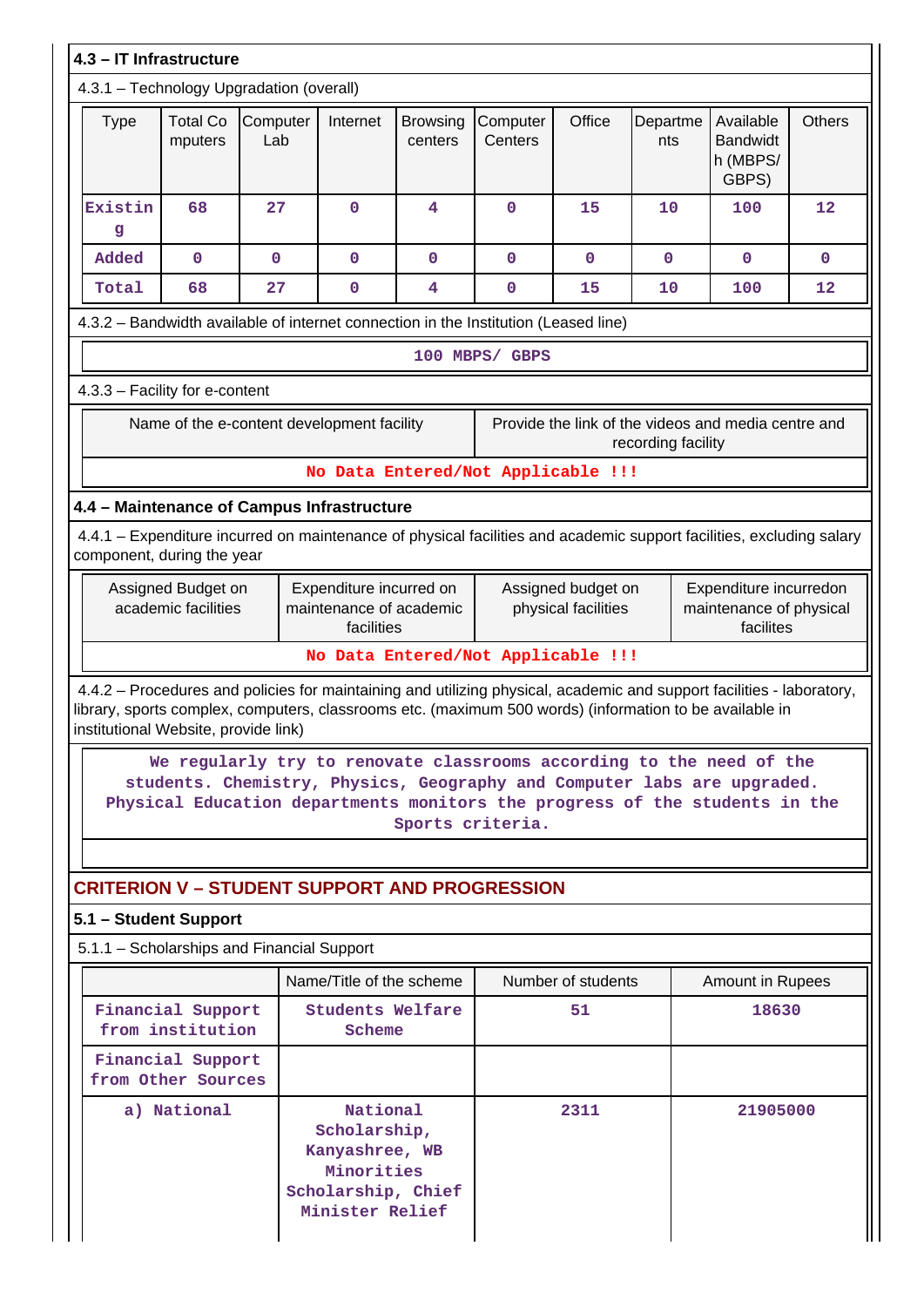|                                                                                                                                                                                                                 |                                                             | Fund, Vivekananda<br>Merit Cum Means etc                             |                                                                             |                                                              |                                     |
|-----------------------------------------------------------------------------------------------------------------------------------------------------------------------------------------------------------------|-------------------------------------------------------------|----------------------------------------------------------------------|-----------------------------------------------------------------------------|--------------------------------------------------------------|-------------------------------------|
| b) International                                                                                                                                                                                                |                                                             | Nill                                                                 | Nill                                                                        |                                                              | Nill                                |
|                                                                                                                                                                                                                 |                                                             |                                                                      | View File                                                                   |                                                              |                                     |
| 5.1.2 – Number of capability enhancement and development schemes such as Soft skill development, Remedial<br>coaching, Language lab, Bridge courses, Yoga, Meditation, Personal Counselling and Mentoring etc., |                                                             |                                                                      |                                                                             |                                                              |                                     |
| Name of the capability<br>enhancement scheme                                                                                                                                                                    |                                                             | Date of implemetation                                                | Number of students<br>enrolled                                              |                                                              | Agencies involved                   |
|                                                                                                                                                                                                                 |                                                             | No Data Entered/Not Applicable !!!                                   |                                                                             |                                                              |                                     |
|                                                                                                                                                                                                                 |                                                             |                                                                      | No file uploaded.                                                           |                                                              |                                     |
| 5.1.3 – Students benefited by guidance for competitive examinations and career counselling offered by the<br>institution during the year                                                                        |                                                             |                                                                      |                                                                             |                                                              |                                     |
| Year                                                                                                                                                                                                            | Name of the<br>scheme                                       | Number of<br>benefited<br>students for<br>competitive<br>examination | Number of<br>benefited<br>students by<br>career<br>counseling<br>activities | Number of<br>students who<br>have passedin<br>the comp. exam | Number of<br>studentsp placed       |
|                                                                                                                                                                                                                 |                                                             | No Data Entered/Not Applicable !!!                                   |                                                                             |                                                              |                                     |
|                                                                                                                                                                                                                 |                                                             |                                                                      | No file uploaded.                                                           |                                                              |                                     |
| 5.1.4 – Institutional mechanism for transparency, timely redressal of student grievances, Prevention of sexual<br>harassment and ragging cases during the year                                                  |                                                             |                                                                      |                                                                             |                                                              |                                     |
| Total grievances received                                                                                                                                                                                       |                                                             | Number of grievances redressed                                       |                                                                             | Avg. number of days for grievance<br>redressal               |                                     |
|                                                                                                                                                                                                                 | <b>Nill</b>                                                 |                                                                      | Nill                                                                        |                                                              | Nill                                |
| 5.2 - Student Progression                                                                                                                                                                                       |                                                             |                                                                      |                                                                             |                                                              |                                     |
| 5.2.1 - Details of campus placement during the year                                                                                                                                                             |                                                             |                                                                      |                                                                             |                                                              |                                     |
|                                                                                                                                                                                                                 | On campus                                                   |                                                                      |                                                                             | Off campus                                                   |                                     |
| Nameof<br>organizations<br>visited                                                                                                                                                                              | Number of<br>students<br>participated                       | Number of<br>stduents placed                                         | Nameof<br>organizations<br>visited                                          | Number of<br>students<br>participated                        | Number of<br>stduents placed        |
|                                                                                                                                                                                                                 |                                                             | No Data Entered/Not Applicable !!!                                   |                                                                             |                                                              |                                     |
|                                                                                                                                                                                                                 |                                                             |                                                                      | No file uploaded.                                                           |                                                              |                                     |
| 5.2.2 - Student progression to higher education in percentage during the year                                                                                                                                   |                                                             |                                                                      |                                                                             |                                                              |                                     |
| Year                                                                                                                                                                                                            | Number of<br>students<br>enrolling into<br>higher education | Programme<br>graduated from                                          | Depratment<br>graduated from                                                | Name of<br>institution joined                                | Name of<br>programme<br>admitted to |
|                                                                                                                                                                                                                 |                                                             | No Data Entered/Not Applicable !!!                                   |                                                                             |                                                              |                                     |
|                                                                                                                                                                                                                 |                                                             |                                                                      | No file uploaded.                                                           |                                                              |                                     |
| 5.2.3 - Students qualifying in state/ national/ international level examinations during the year<br>(eg:NET/SET/SLET/GATE/GMAT/CAT/GRE/TOFEL/Civil Services/State Government Services)                          |                                                             |                                                                      |                                                                             |                                                              |                                     |
|                                                                                                                                                                                                                 | Items                                                       |                                                                      |                                                                             | Number of students selected/ qualifying                      |                                     |
|                                                                                                                                                                                                                 |                                                             | No Data Entered/Not Applicable !!!                                   |                                                                             |                                                              |                                     |
|                                                                                                                                                                                                                 |                                                             |                                                                      | No file uploaded.                                                           |                                                              |                                     |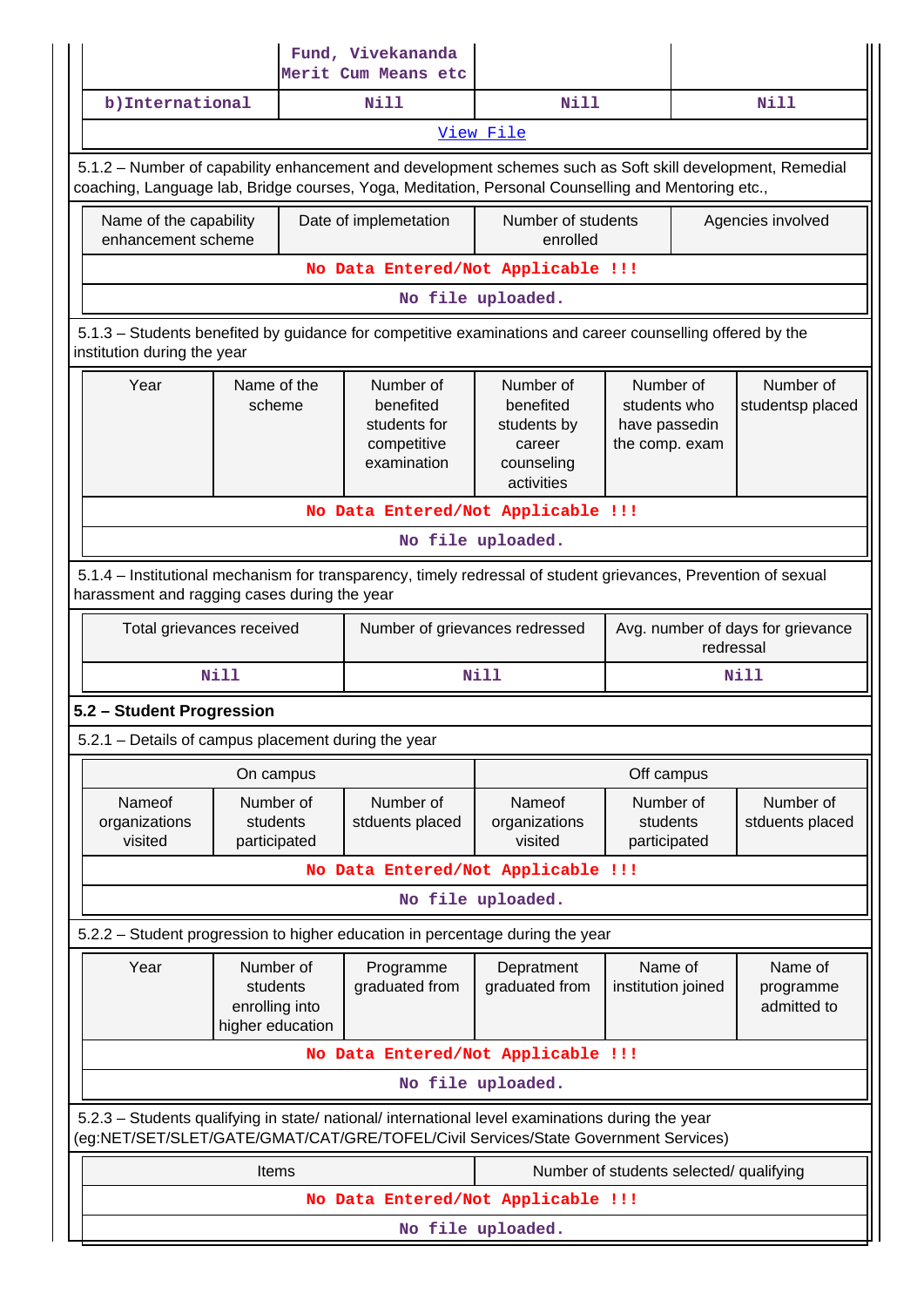| 5.2.4 - Sports and cultural activities / competitions organised at the institution level during the year                                                                                              |                                                                                                                                                           |                                    |                                                                          |  |                               |                      |                        |  |  |  |  |
|-------------------------------------------------------------------------------------------------------------------------------------------------------------------------------------------------------|-----------------------------------------------------------------------------------------------------------------------------------------------------------|------------------------------------|--------------------------------------------------------------------------|--|-------------------------------|----------------------|------------------------|--|--|--|--|
|                                                                                                                                                                                                       | Activity                                                                                                                                                  |                                    | Level                                                                    |  | <b>Number of Participants</b> |                      |                        |  |  |  |  |
|                                                                                                                                                                                                       | Athletics                                                                                                                                                 |                                    | University                                                               |  |                               | 18                   |                        |  |  |  |  |
|                                                                                                                                                                                                       | Athletics                                                                                                                                                 |                                    | <b>State</b>                                                             |  | 4                             |                      |                        |  |  |  |  |
|                                                                                                                                                                                                       | Athletics                                                                                                                                                 |                                    | District<br>7                                                            |  |                               |                      |                        |  |  |  |  |
|                                                                                                                                                                                                       |                                                                                                                                                           |                                    | No file uploaded.                                                        |  |                               |                      |                        |  |  |  |  |
| 5.3 - Student Participation and Activities                                                                                                                                                            |                                                                                                                                                           |                                    |                                                                          |  |                               |                      |                        |  |  |  |  |
| 5.3.1 - Number of awards/medals for outstanding performance in sports/cultural activities at national/international<br>level (award for a team event should be counted as one)                        |                                                                                                                                                           |                                    |                                                                          |  |                               |                      |                        |  |  |  |  |
| Year                                                                                                                                                                                                  | Name of the<br>award/medal                                                                                                                                | National/<br>Internaional          | Number of<br>Number of<br>awards for<br>awards for<br>Cultural<br>Sports |  |                               | Student ID<br>number | Name of the<br>student |  |  |  |  |
|                                                                                                                                                                                                       |                                                                                                                                                           | No Data Entered/Not Applicable !!! |                                                                          |  |                               |                      |                        |  |  |  |  |
|                                                                                                                                                                                                       |                                                                                                                                                           |                                    | No file uploaded.                                                        |  |                               |                      |                        |  |  |  |  |
|                                                                                                                                                                                                       | 5.3.2 - Activity of Student Council & representation of students on academic & administrative bodies/committees of<br>the institution (maximum 500 words) |                                    |                                                                          |  |                               |                      |                        |  |  |  |  |
| Student representation remains vital in all aspects of academic and<br>administrative bodies/committees. Academic and administrative decisions are<br>taken with proper discussion with the students. |                                                                                                                                                           |                                    |                                                                          |  |                               |                      |                        |  |  |  |  |
| 5.4 - Alumni Engagement                                                                                                                                                                               |                                                                                                                                                           |                                    |                                                                          |  |                               |                      |                        |  |  |  |  |
|                                                                                                                                                                                                       | 5.4.1 - Whether the institution has registered Alumni Association?                                                                                        |                                    |                                                                          |  |                               |                      |                        |  |  |  |  |
| <b>No</b>                                                                                                                                                                                             |                                                                                                                                                           |                                    |                                                                          |  |                               |                      |                        |  |  |  |  |
|                                                                                                                                                                                                       |                                                                                                                                                           |                                    |                                                                          |  |                               |                      |                        |  |  |  |  |
|                                                                                                                                                                                                       | 5.4.2 - No. of enrolled Alumni:                                                                                                                           |                                    |                                                                          |  |                               |                      |                        |  |  |  |  |
|                                                                                                                                                                                                       |                                                                                                                                                           | No Data Entered/Not Applicable !!! |                                                                          |  |                               |                      |                        |  |  |  |  |
|                                                                                                                                                                                                       | 5.4.3 - Alumni contribution during the year (in Rupees):                                                                                                  |                                    |                                                                          |  |                               |                      |                        |  |  |  |  |
|                                                                                                                                                                                                       |                                                                                                                                                           | No Data Entered/Not Applicable !!! |                                                                          |  |                               |                      |                        |  |  |  |  |
|                                                                                                                                                                                                       | 5.4.4 - Meetings/activities organized by Alumni Association :                                                                                             |                                    |                                                                          |  |                               |                      |                        |  |  |  |  |
|                                                                                                                                                                                                       |                                                                                                                                                           | No Data Entered/Not Applicable !!! |                                                                          |  |                               |                      |                        |  |  |  |  |
|                                                                                                                                                                                                       | <b>CRITERION VI - GOVERNANCE, LEADERSHIP AND MANAGEMENT</b>                                                                                               |                                    |                                                                          |  |                               |                      |                        |  |  |  |  |
|                                                                                                                                                                                                       | 6.1 - Institutional Vision and Leadership                                                                                                                 |                                    |                                                                          |  |                               |                      |                        |  |  |  |  |
| words)                                                                                                                                                                                                | 6.1.1 – Mention two practices of decentralization and participative management during the last year (maximum 500                                          |                                    |                                                                          |  |                               |                      |                        |  |  |  |  |
|                                                                                                                                                                                                       | THE INSTITUTION HAS DIFFERENT SUB COMMITTEES LIKE ACADEMIC, SPORTS, CULTURAL,<br>ADMISSION, LIBRARY, TENDER, IQAC ETC TOWARDS THE DECENTRALIZATION AND    |                                    | PARTICIPATIVE MANAGEMENT.                                                |  |                               |                      |                        |  |  |  |  |
|                                                                                                                                                                                                       | 6.1.2 - Does the institution have a Management Information System (MIS)?                                                                                  |                                    |                                                                          |  |                               |                      |                        |  |  |  |  |
|                                                                                                                                                                                                       |                                                                                                                                                           |                                    | Yes                                                                      |  |                               |                      |                        |  |  |  |  |
|                                                                                                                                                                                                       | 6.2 - Strategy Development and Deployment                                                                                                                 |                                    |                                                                          |  |                               |                      |                        |  |  |  |  |
|                                                                                                                                                                                                       | 6.2.1 - Quality improvement strategies adopted by the institution for each of the following (with in 100 words each):                                     |                                    |                                                                          |  |                               |                      |                        |  |  |  |  |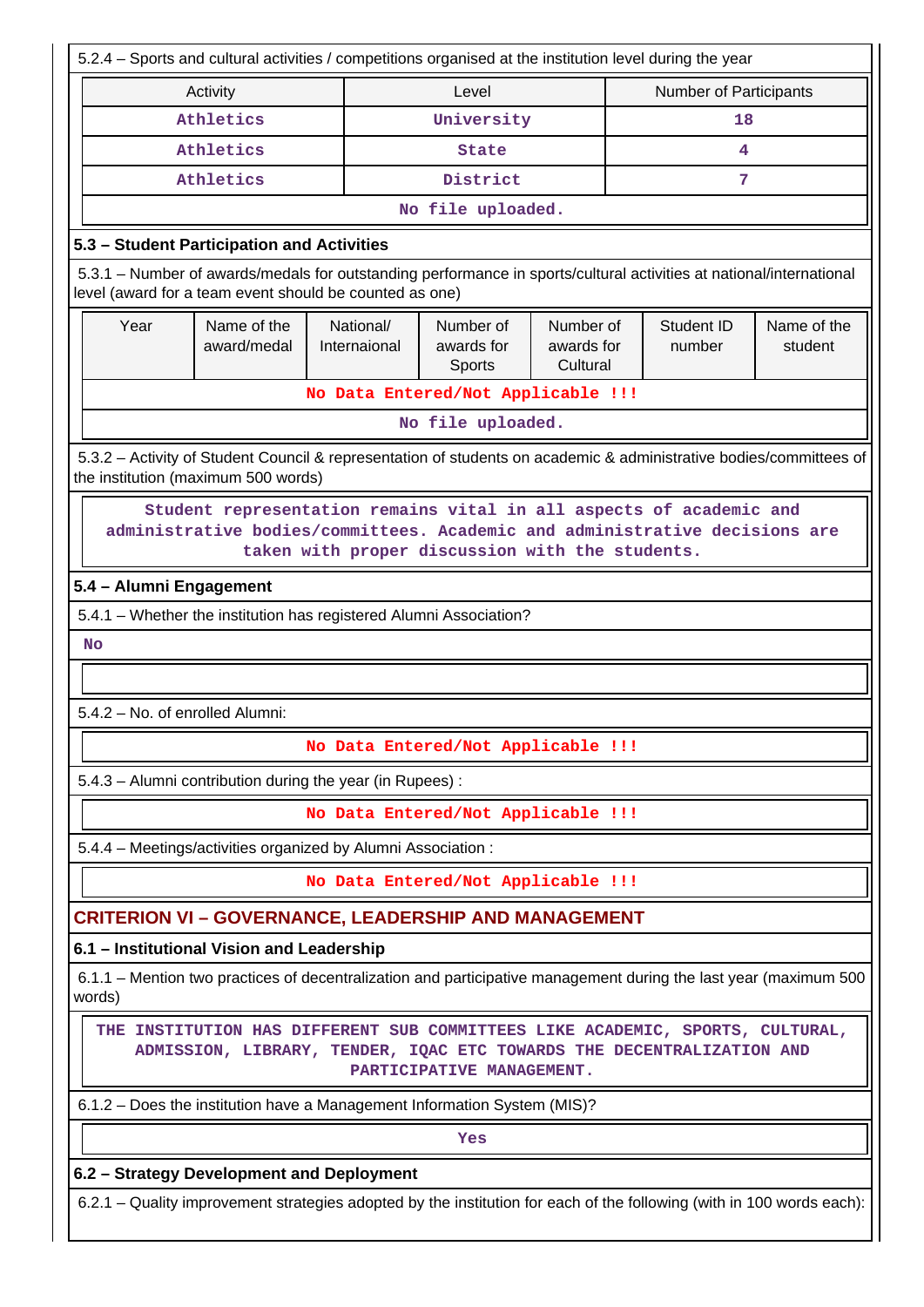|                                                                                                                                                                                            |                                                                                                | <b>Strategy Type</b>                                                                        |                                                                                                   |                                         | Details                                                                                                                                      |                                                           |                                                  |  |                                                      |  |
|--------------------------------------------------------------------------------------------------------------------------------------------------------------------------------------------|------------------------------------------------------------------------------------------------|---------------------------------------------------------------------------------------------|---------------------------------------------------------------------------------------------------|-----------------------------------------|----------------------------------------------------------------------------------------------------------------------------------------------|-----------------------------------------------------------|--------------------------------------------------|--|------------------------------------------------------|--|
|                                                                                                                                                                                            |                                                                                                |                                                                                             | Teaching and Learning                                                                             |                                         |                                                                                                                                              | E LEARNING AND TECHNOLOGY DRIVEN                          |                                                  |  | LEARNING IS ADOPTED WHENEVER NECESSARY               |  |
|                                                                                                                                                                                            |                                                                                                |                                                                                             | Admission of Students                                                                             |                                         |                                                                                                                                              |                                                           | <b>ONLINE ADMISSION</b>                          |  |                                                      |  |
|                                                                                                                                                                                            |                                                                                                |                                                                                             | Examination and Evaluation                                                                        |                                         | INTERNAL ASSESSMENTS AND PROJECTS                                                                                                            |                                                           |                                                  |  |                                                      |  |
| 6.2.2 – Implementation of e-governance in areas of operations:                                                                                                                             |                                                                                                |                                                                                             |                                                                                                   |                                         |                                                                                                                                              |                                                           |                                                  |  |                                                      |  |
|                                                                                                                                                                                            |                                                                                                | E-governace area                                                                            |                                                                                                   |                                         | <b>Details</b>                                                                                                                               |                                                           |                                                  |  |                                                      |  |
|                                                                                                                                                                                            |                                                                                                |                                                                                             | Finance and Accounts                                                                              |                                         |                                                                                                                                              | SEPARATE MODULE IS THERE FOR                              | PAYMENT SYSTEM                                   |  | ACCESSING FINANCE AND ACCOUNTS AS WELL               |  |
|                                                                                                                                                                                            |                                                                                                |                                                                                             | Student Admission and Support                                                                     |                                         |                                                                                                                                              | MERIT LIST IS PUBLISHED ONLINE AND                        | <b>ONLINE SYSTEM</b>                             |  | ADMISSION IS ALSO COMPLETELY BASED ON                |  |
|                                                                                                                                                                                            |                                                                                                | Examination                                                                                 |                                                                                                   |                                         |                                                                                                                                              | ONLINE FORM FILL UP SYSTEM FOR<br>UNIVERSITY EXAMINATIONS |                                                  |  |                                                      |  |
| 6.3 - Faculty Empowerment Strategies                                                                                                                                                       |                                                                                                |                                                                                             |                                                                                                   |                                         |                                                                                                                                              |                                                           |                                                  |  |                                                      |  |
| 6.3.1 - Teachers provided with financial support to attend conferences / workshops and towards membership fee<br>of professional bodies during the year                                    |                                                                                                |                                                                                             |                                                                                                   |                                         |                                                                                                                                              |                                                           |                                                  |  |                                                      |  |
| Name of Teacher<br>Year                                                                                                                                                                    |                                                                                                |                                                                                             |                                                                                                   | for which financial<br>support provided | Name of the<br>Name of conference/<br>Amount of support<br>workshop attended<br>professional body for<br>which membership<br>fee is provided |                                                           |                                                  |  |                                                      |  |
|                                                                                                                                                                                            |                                                                                                |                                                                                             | No Data Entered/Not Applicable !!!                                                                |                                         |                                                                                                                                              |                                                           |                                                  |  |                                                      |  |
|                                                                                                                                                                                            |                                                                                                |                                                                                             |                                                                                                   | No file uploaded.                       |                                                                                                                                              |                                                           |                                                  |  |                                                      |  |
| 6.3.2 - Number of professional development / administrative training programmes organized by the College for<br>teaching and non teaching staff during the year                            |                                                                                                |                                                                                             |                                                                                                   |                                         |                                                                                                                                              |                                                           |                                                  |  |                                                      |  |
| Year                                                                                                                                                                                       |                                                                                                | Title of the<br>professional<br>development<br>programme<br>organised for<br>teaching staff | Title of the<br>administrative<br>training<br>programme<br>organised for<br>non-teaching<br>staff | From date                               |                                                                                                                                              | To Date                                                   | Number of<br>participants<br>(Teaching<br>staff) |  | Number of<br>participants<br>(non-teaching<br>staff) |  |
|                                                                                                                                                                                            |                                                                                                |                                                                                             | No Data Entered/Not Applicable !!!                                                                |                                         |                                                                                                                                              |                                                           |                                                  |  |                                                      |  |
|                                                                                                                                                                                            |                                                                                                |                                                                                             |                                                                                                   | No file uploaded.                       |                                                                                                                                              |                                                           |                                                  |  |                                                      |  |
| 6.3.3 - No. of teachers attending professional development programmes, viz., Orientation Programme, Refresher<br>Course, Short Term Course, Faculty Development Programmes during the year |                                                                                                |                                                                                             |                                                                                                   |                                         |                                                                                                                                              |                                                           |                                                  |  |                                                      |  |
|                                                                                                                                                                                            | Title of the<br>Number of teachers<br>professional<br>who attended<br>development<br>programme |                                                                                             | From Date                                                                                         |                                         | To date                                                                                                                                      |                                                           | Duration                                         |  |                                                      |  |
|                                                                                                                                                                                            |                                                                                                |                                                                                             | No Data Entered/Not Applicable !!!                                                                |                                         |                                                                                                                                              |                                                           |                                                  |  |                                                      |  |
|                                                                                                                                                                                            |                                                                                                |                                                                                             |                                                                                                   | No file uploaded.                       |                                                                                                                                              |                                                           |                                                  |  |                                                      |  |
| 6.3.4 - Faculty and Staff recruitment (no. for permanent recruitment):                                                                                                                     |                                                                                                |                                                                                             |                                                                                                   |                                         |                                                                                                                                              |                                                           |                                                  |  |                                                      |  |
|                                                                                                                                                                                            |                                                                                                | Teaching                                                                                    |                                                                                                   |                                         |                                                                                                                                              |                                                           | Non-teaching                                     |  |                                                      |  |
| Permanent                                                                                                                                                                                  |                                                                                                |                                                                                             | <b>Full Time</b>                                                                                  |                                         |                                                                                                                                              | Permanent                                                 |                                                  |  | <b>Full Time</b>                                     |  |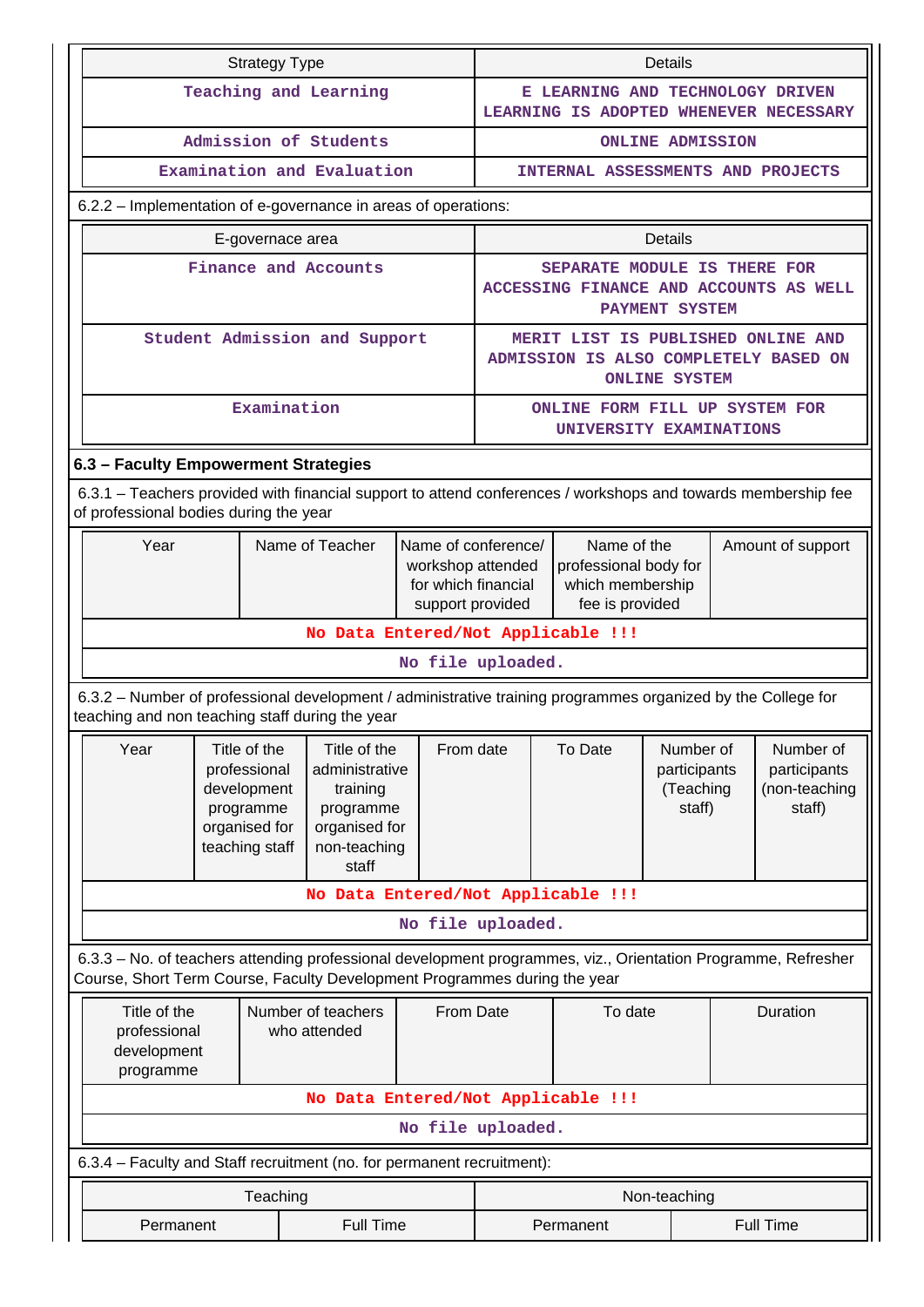| No Data Entered/Not Applicable !!!                                                                                                                   |                                        |                               |                                                                                                                       |                    |                           |  |  |  |  |  |
|------------------------------------------------------------------------------------------------------------------------------------------------------|----------------------------------------|-------------------------------|-----------------------------------------------------------------------------------------------------------------------|--------------------|---------------------------|--|--|--|--|--|
| $6.3.5$ – Welfare schemes for                                                                                                                        |                                        |                               |                                                                                                                       |                    |                           |  |  |  |  |  |
| Teaching                                                                                                                                             |                                        | Non-teaching                  |                                                                                                                       |                    | <b>Students</b>           |  |  |  |  |  |
|                                                                                                                                                      | <b>COOPERATIVE</b>                     |                               | <b>COOPERATIVE</b>                                                                                                    |                    | STUDENTS WELFARE SCHEME   |  |  |  |  |  |
| 6.4 - Financial Management and Resource Mobilization                                                                                                 |                                        |                               |                                                                                                                       |                    |                           |  |  |  |  |  |
| 6.4.1 – Institution conducts internal and external financial audits regularly (with in 100 words each)                                               |                                        |                               |                                                                                                                       |                    |                           |  |  |  |  |  |
|                                                                                                                                                      |                                        |                               | INSTITUTION CONDUCTS FINANCIAL AUDITS REGULARLY                                                                       |                    |                           |  |  |  |  |  |
| 6.4.2 – Funds / Grants received from management, non-government bodies, individuals, philanthropies during the<br>year(not covered in Criterion III) |                                        |                               |                                                                                                                       |                    |                           |  |  |  |  |  |
| Name of the non government<br>funding agencies /individuals                                                                                          |                                        | Funds/ Grnats received in Rs. |                                                                                                                       |                    | Purpose                   |  |  |  |  |  |
|                                                                                                                                                      |                                        |                               | No Data Entered/Not Applicable !!!                                                                                    |                    |                           |  |  |  |  |  |
|                                                                                                                                                      |                                        |                               | No file uploaded.                                                                                                     |                    |                           |  |  |  |  |  |
| 6.4.3 - Total corpus fund generated                                                                                                                  |                                        |                               |                                                                                                                       |                    |                           |  |  |  |  |  |
|                                                                                                                                                      |                                        |                               | No Data Entered/Not Applicable !!!                                                                                    |                    |                           |  |  |  |  |  |
| 6.5 - Internal Quality Assurance System                                                                                                              |                                        |                               |                                                                                                                       |                    |                           |  |  |  |  |  |
| 6.5.1 - Whether Academic and Administrative Audit (AAA) has been done?                                                                               |                                        |                               |                                                                                                                       |                    |                           |  |  |  |  |  |
| <b>Audit Type</b>                                                                                                                                    |                                        | External                      |                                                                                                                       | Internal           |                           |  |  |  |  |  |
|                                                                                                                                                      | Yes/No                                 | Agency                        |                                                                                                                       | Yes/No             | Authority                 |  |  |  |  |  |
| Academic                                                                                                                                             | Nill                                   |                               | Nill                                                                                                                  | Nill               | Nill                      |  |  |  |  |  |
| Administrative                                                                                                                                       | <b>Nill</b>                            |                               | <b>Nill</b>                                                                                                           | <b>Nill</b>        | <b>Nill</b>               |  |  |  |  |  |
| 6.5.2 - Activities and support from the Parent - Teacher Association (at least three)                                                                |                                        |                               |                                                                                                                       |                    |                           |  |  |  |  |  |
|                                                                                                                                                      |                                        |                               | No Data Entered/Not Applicable !!!                                                                                    |                    |                           |  |  |  |  |  |
| 6.5.3 – Development programmes for support staff (at least three)                                                                                    |                                        |                               |                                                                                                                       |                    |                           |  |  |  |  |  |
|                                                                                                                                                      |                                        |                               | No Data Entered/Not Applicable !!!                                                                                    |                    |                           |  |  |  |  |  |
| 6.5.4 - Post Accreditation initiative(s) (mention at least three)                                                                                    |                                        |                               |                                                                                                                       |                    |                           |  |  |  |  |  |
|                                                                                                                                                      |                                        |                               | 17 NEW CLASS ROOMS, MODERNIZED LAB FACILITY, PG LIBRARY, INFRASTRUCTURE<br>DEVELOPMENT FOR MORE CLASS ROOMS AND LABS. |                    |                           |  |  |  |  |  |
| 6.5.5 - Internal Quality Assurance System Details                                                                                                    |                                        |                               |                                                                                                                       |                    |                           |  |  |  |  |  |
|                                                                                                                                                      | a) Submission of Data for AISHE portal |                               |                                                                                                                       | Yes                |                           |  |  |  |  |  |
|                                                                                                                                                      | b) Participation in NIRF               |                               |                                                                                                                       | No                 |                           |  |  |  |  |  |
|                                                                                                                                                      | c)ISO certification                    |                               |                                                                                                                       | <b>No</b>          |                           |  |  |  |  |  |
|                                                                                                                                                      | d)NBA or any other quality audit       |                               |                                                                                                                       | No                 |                           |  |  |  |  |  |
| 6.5.6 - Number of Quality Initiatives undertaken during the year                                                                                     |                                        |                               |                                                                                                                       |                    |                           |  |  |  |  |  |
| Year                                                                                                                                                 | Name of quality<br>initiative by IQAC  | Date of<br>conducting IQAC    | <b>Duration From</b>                                                                                                  | <b>Duration To</b> | Number of<br>participants |  |  |  |  |  |
| 2018                                                                                                                                                 | <b>SOFTWARE</b><br><b>PACKAGE</b>      | 05/10/2018                    | 05/10/2018                                                                                                            | 07/03/2019         | 4000                      |  |  |  |  |  |
| 2018                                                                                                                                                 | <b>BOOKS FOR</b>                       | 13/07/2018                    | 13/07/2018                                                                                                            | 13/08/2018         | 30                        |  |  |  |  |  |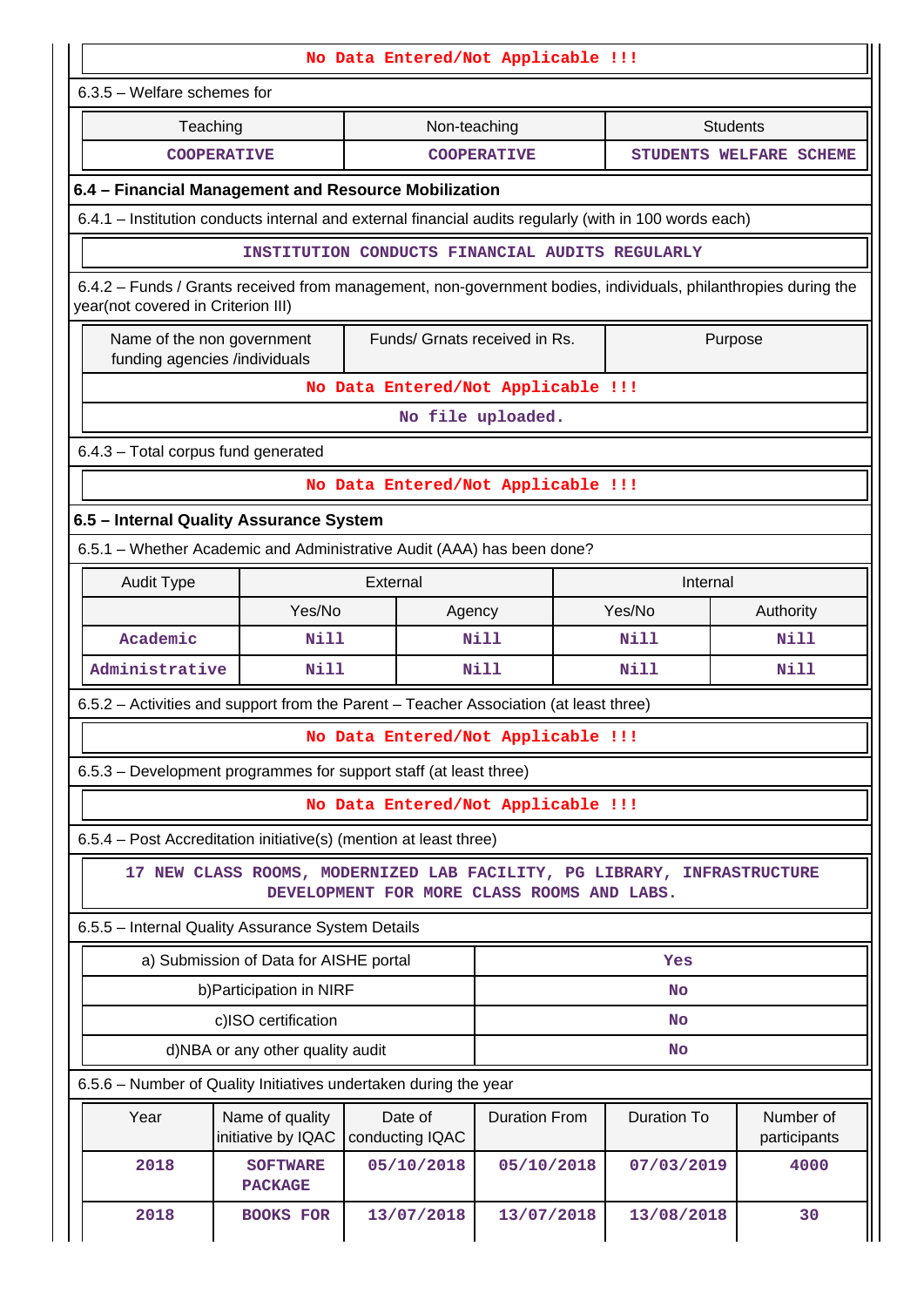|                                                                                                                      |                                                                                                                         |  | P.G. LIBRARY                                                                  |                      |                     |                                                                                       |                       |                         |                            |                                                     |  |
|----------------------------------------------------------------------------------------------------------------------|-------------------------------------------------------------------------------------------------------------------------|--|-------------------------------------------------------------------------------|----------------------|---------------------|---------------------------------------------------------------------------------------|-----------------------|-------------------------|----------------------------|-----------------------------------------------------|--|
|                                                                                                                      |                                                                                                                         |  |                                                                               |                      |                     | No file uploaded.                                                                     |                       |                         |                            |                                                     |  |
| <b>CRITERION VII - INSTITUTIONAL VALUES AND BEST PRACTICES</b>                                                       |                                                                                                                         |  |                                                                               |                      |                     |                                                                                       |                       |                         |                            |                                                     |  |
| 7.1 - Institutional Values and Social Responsibilities                                                               |                                                                                                                         |  |                                                                               |                      |                     |                                                                                       |                       |                         |                            |                                                     |  |
| 7.1.1 – Gender Equity (Number of gender equity promotion programmes organized by the institution during the<br>year) |                                                                                                                         |  |                                                                               |                      |                     |                                                                                       |                       |                         |                            |                                                     |  |
| Title of the<br>programme                                                                                            |                                                                                                                         |  | Period from                                                                   |                      | Period To           |                                                                                       |                       |                         | Number of Participants     |                                                     |  |
|                                                                                                                      |                                                                                                                         |  |                                                                               |                      |                     |                                                                                       |                       | Female                  |                            | Male                                                |  |
|                                                                                                                      |                                                                                                                         |  |                                                                               |                      |                     | No Data Entered/Not Applicable !!!                                                    |                       |                         |                            |                                                     |  |
| 7.1.2 - Environmental Consciousness and Sustainability/Alternate Energy initiatives such as:                         |                                                                                                                         |  |                                                                               |                      |                     |                                                                                       |                       |                         |                            |                                                     |  |
|                                                                                                                      |                                                                                                                         |  |                                                                               |                      |                     | Percentage of power requirement of the University met by the renewable energy sources |                       |                         |                            |                                                     |  |
|                                                                                                                      |                                                                                                                         |  |                                                                               |                      |                     | No Data Entered/Not Applicable !!!                                                    |                       |                         |                            |                                                     |  |
| 7.1.3 - Differently abled (Divyangjan) friendliness                                                                  |                                                                                                                         |  |                                                                               |                      |                     |                                                                                       |                       |                         |                            |                                                     |  |
| Item facilities                                                                                                      |                                                                                                                         |  |                                                                               | Yes/No               |                     |                                                                                       |                       | Number of beneficiaries |                            |                                                     |  |
|                                                                                                                      | Ramp/Rails                                                                                                              |  |                                                                               |                      |                     | Yes                                                                                   |                       |                         | 1                          |                                                     |  |
| 7.1.4 - Inclusion and Situatedness                                                                                   |                                                                                                                         |  |                                                                               |                      |                     |                                                                                       |                       |                         |                            |                                                     |  |
|                                                                                                                      | Year<br>Number of<br>Number of<br>initiatives to<br>address<br>locational<br>and<br>advantages<br>and disadva<br>ntages |  | initiatives<br>taken to<br>engage with<br>contribute to<br>local<br>community |                      | Date                | Duration                                                                              | Name of<br>initiative |                         | <b>Issues</b><br>addressed | Number of<br>participating<br>students<br>and staff |  |
|                                                                                                                      |                                                                                                                         |  |                                                                               |                      |                     | No Data Entered/Not Applicable !!!                                                    |                       |                         |                            |                                                     |  |
|                                                                                                                      |                                                                                                                         |  |                                                                               |                      |                     | No file uploaded.                                                                     |                       |                         |                            |                                                     |  |
| 7.1.5 - Human Values and Professional Ethics Code of conduct (handbooks) for various stakeholders                    |                                                                                                                         |  |                                                                               |                      |                     |                                                                                       |                       |                         |                            |                                                     |  |
|                                                                                                                      | Title                                                                                                                   |  |                                                                               |                      | Date of publication |                                                                                       |                       |                         | Follow up(max 100 words)   |                                                     |  |
|                                                                                                                      |                                                                                                                         |  |                                                                               |                      |                     | No Data Entered/Not Applicable !!!                                                    |                       |                         |                            |                                                     |  |
| 7.1.6 - Activities conducted for promotion of universal Values and Ethics                                            |                                                                                                                         |  |                                                                               |                      |                     |                                                                                       |                       |                         |                            |                                                     |  |
| Activity                                                                                                             |                                                                                                                         |  |                                                                               | <b>Duration From</b> |                     | Duration To                                                                           |                       |                         |                            | Number of participants                              |  |
|                                                                                                                      |                                                                                                                         |  |                                                                               |                      |                     | No Data Entered/Not Applicable !!!                                                    |                       |                         |                            |                                                     |  |
|                                                                                                                      |                                                                                                                         |  |                                                                               |                      |                     | No file uploaded.                                                                     |                       |                         |                            |                                                     |  |
| 7.1.7 - Initiatives taken by the institution to make the campus eco-friendly (at least five)                         |                                                                                                                         |  |                                                                               |                      |                     |                                                                                       |                       |                         |                            |                                                     |  |
|                                                                                                                      |                                                                                                                         |  |                                                                               |                      |                     | PLANTS AND TREES ARE PLANTED                                                          |                       |                         |                            |                                                     |  |
|                                                                                                                      |                                                                                                                         |  |                                                                               |                      |                     | 24X7 WATER SUPPLY                                                                     |                       |                         |                            |                                                     |  |
|                                                                                                                      |                                                                                                                         |  |                                                                               |                      |                     | WATER PURIFIERS FOR DRINKING WATER                                                    |                       |                         |                            |                                                     |  |
| 7.2 - Best Practices                                                                                                 |                                                                                                                         |  |                                                                               |                      |                     |                                                                                       |                       |                         |                            |                                                     |  |
| 7.2.1 - Describe at least two institutional best practices                                                           |                                                                                                                         |  |                                                                               |                      |                     |                                                                                       |                       |                         |                            |                                                     |  |
|                                                                                                                      |                                                                                                                         |  |                                                                               |                      |                     | REGULAR ONE DAY WORKSHOPS IN DIFFERENT TOPICS AND FINANCIAL AID FOR THE               |                       |                         |                            |                                                     |  |